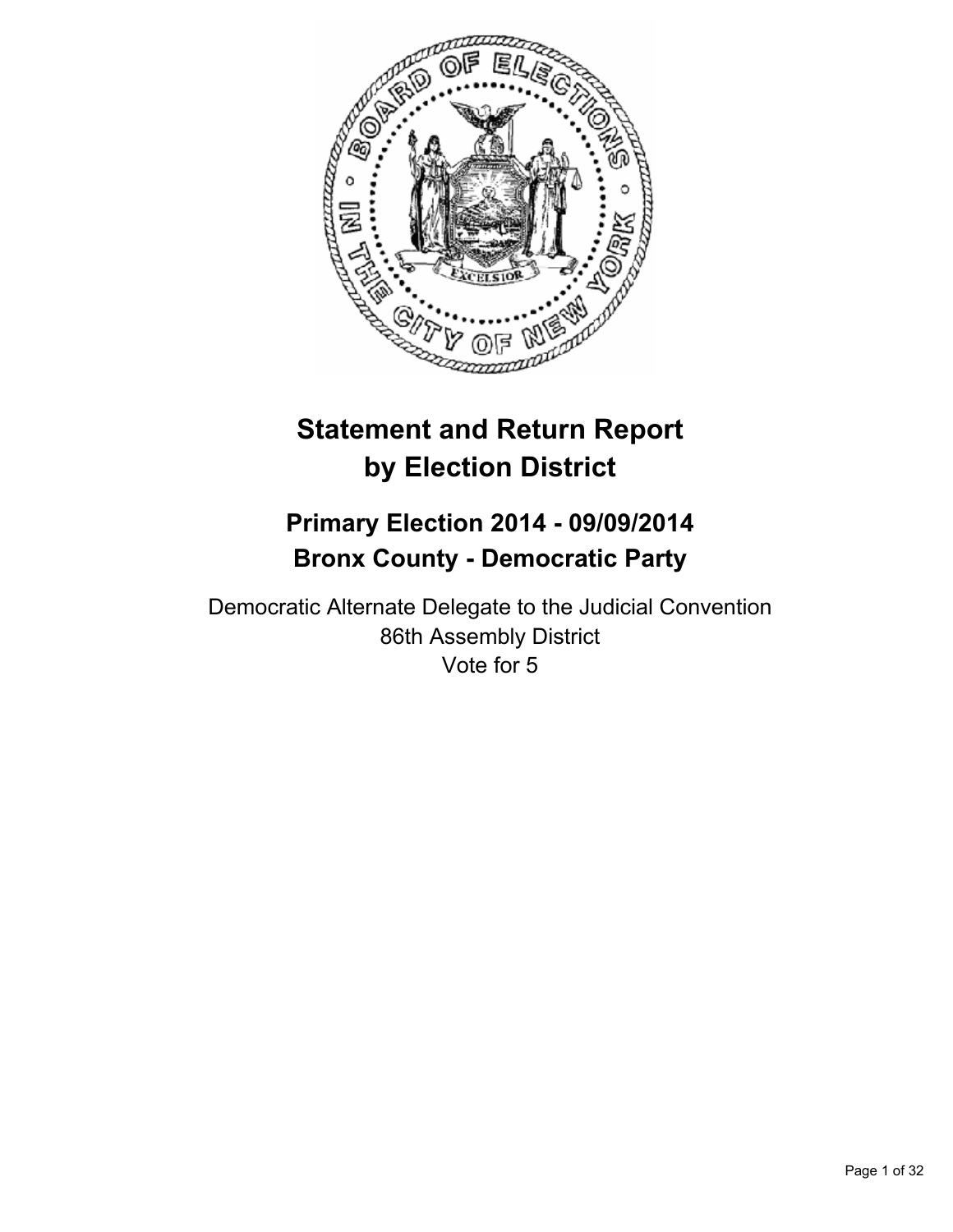![](_page_1_Picture_2.jpeg)

| PUBLIC COUNTER                                           | 62             |
|----------------------------------------------------------|----------------|
| <b>EMERGENCY</b>                                         | 0              |
| <b>ABSENTEE/MILITARY</b>                                 | 0              |
| <b>FEDERAL</b>                                           | $\Omega$       |
| <b>AFFIDAVIT</b>                                         | $\Omega$       |
| <b>Total Ballots</b>                                     | 62             |
| Less - Inapplicable Federal/Special Presidential Ballots | 0              |
| <b>Total Applicable Ballots</b>                          | 62             |
| MARIA L. PICHARDO                                        | 20             |
| <b>TOYA GRANT</b>                                        | 8              |
| <b>JENNIFER CONDELL</b>                                  | $\overline{7}$ |
| <b>ALTAGRACIA MANZANILLO</b>                             | 7              |
| <b>LETICIA HARPER</b>                                    | 14             |
| <b>STEVENSON NURSE</b>                                   | 8              |
| <b>DENIS LIRIANO</b>                                     | 14             |
| <b>ASHAKI SEALEY</b>                                     | 7              |
| <b>JOHNNY MALAVE</b>                                     | $\overline{7}$ |
| FERNANDO CABRERA (WRITE-IN)                              | 1              |
| UNATTRIBUTABLE WRITE-IN (WRITE-IN)                       | 1              |
| <b>Total Votes</b>                                       | 94             |
| Unrecorded                                               | 216            |

| PUBLIC COUNTER                                           | 37             |
|----------------------------------------------------------|----------------|
| <b>EMERGENCY</b>                                         | 0              |
| ABSENTEE/MILITARY                                        | 3              |
| <b>FEDERAL</b>                                           | 0              |
| <b>AFFIDAVIT</b>                                         | $\mathbf{0}$   |
| <b>Total Ballots</b>                                     | 40             |
| Less - Inapplicable Federal/Special Presidential Ballots | 0              |
| <b>Total Applicable Ballots</b>                          | 40             |
| <b>MARIA L. PICHARDO</b>                                 | 24             |
| <b>TOYA GRANT</b>                                        | 4              |
| <b>JENNIFER CONDELL</b>                                  | 3              |
| ALTAGRACIA MANZANILLO                                    | $\overline{2}$ |
| <b>LETICIA HARPER</b>                                    | $\overline{7}$ |
| <b>STEVENSON NURSE</b>                                   | 5              |
| <b>DENIS LIRIANO</b>                                     | 11             |
| <b>ASHAKI SEALEY</b>                                     | 3              |
| <b>JOHNNY MALAVE</b>                                     | 3              |
| FERNANDO CABRERA (WRITE-IN)                              | $\overline{2}$ |
| <b>Total Votes</b>                                       | 64             |
| Unrecorded                                               | 136            |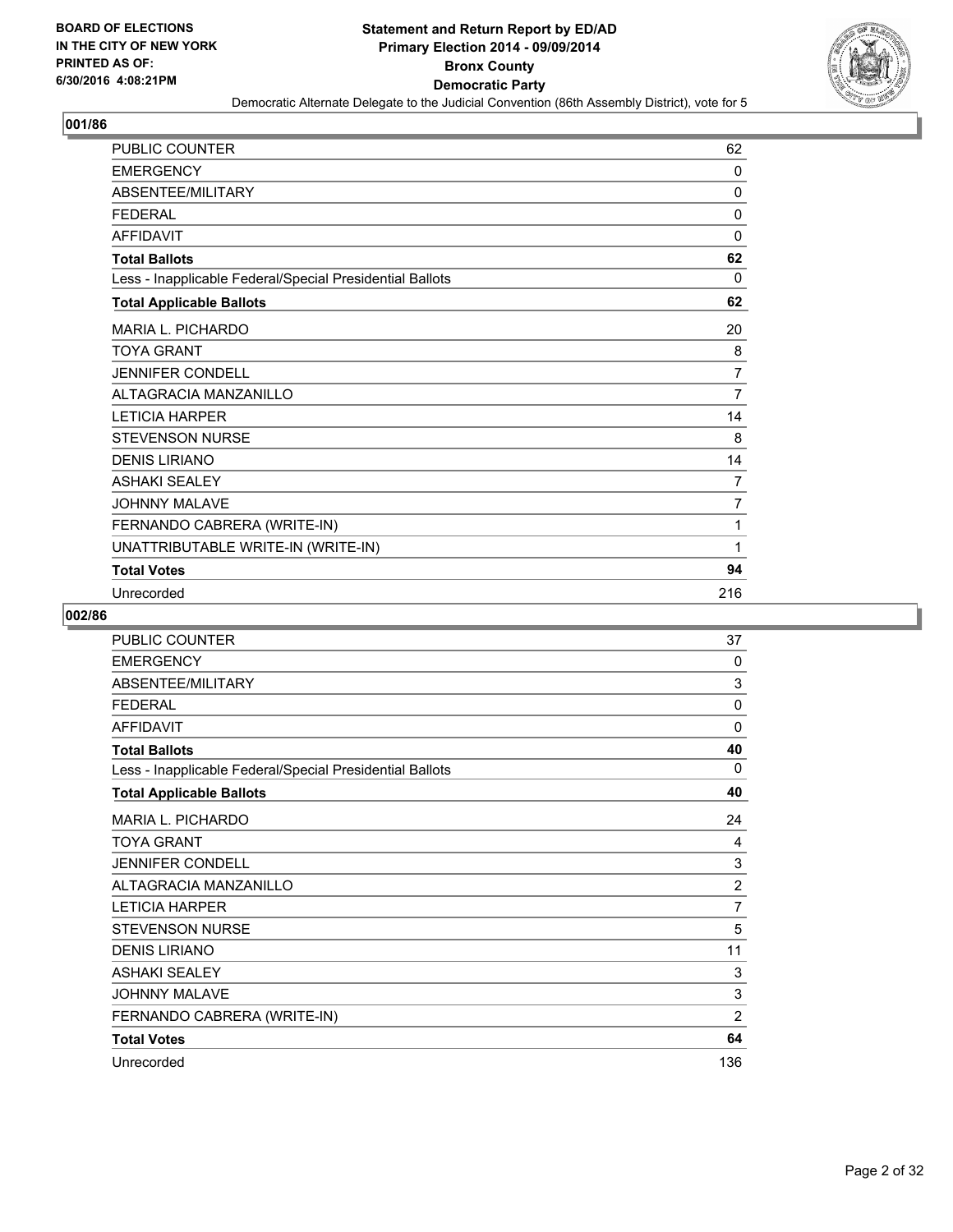![](_page_2_Picture_2.jpeg)

| PUBLIC COUNTER                                           | 46             |
|----------------------------------------------------------|----------------|
| <b>EMERGENCY</b>                                         | 0              |
| <b>ABSENTEE/MILITARY</b>                                 | 3              |
| <b>FEDERAL</b>                                           | 0              |
| <b>AFFIDAVIT</b>                                         | $\overline{2}$ |
| <b>Total Ballots</b>                                     | 51             |
| Less - Inapplicable Federal/Special Presidential Ballots | $\Omega$       |
| <b>Total Applicable Ballots</b>                          | 51             |
| <b>MARIA L. PICHARDO</b>                                 | 14             |
| <b>TOYA GRANT</b>                                        | 11             |
| <b>JENNIFER CONDELL</b>                                  | 6              |
| ALTAGRACIA MANZANILLO                                    | 6              |
| <b>LETICIA HARPER</b>                                    | 13             |
| <b>STEVENSON NURSE</b>                                   | 9              |
| <b>DENIS LIRIANO</b>                                     | 12             |
| <b>ASHAKI SEALEY</b>                                     | 7              |
| <b>JOHNNY MALAVE</b>                                     | 7              |
| <b>Total Votes</b>                                       | 85             |
| Unrecorded                                               | 170            |

| PUBLIC COUNTER                                           | 23 |
|----------------------------------------------------------|----|
| <b>EMERGENCY</b>                                         | 0  |
| ABSENTEE/MILITARY                                        | 1  |
| <b>FEDERAL</b>                                           | 0  |
| <b>AFFIDAVIT</b>                                         | 1  |
| <b>Total Ballots</b>                                     | 25 |
| Less - Inapplicable Federal/Special Presidential Ballots | 0  |
| <b>Total Applicable Ballots</b>                          | 25 |
| <b>MARIA L. PICHARDO</b>                                 | 6  |
| <b>TOYA GRANT</b>                                        | 3  |
| <b>JENNIFER CONDELL</b>                                  | 5  |
| <b>ALTAGRACIA MANZANILLO</b>                             | 1  |
| <b>LETICIA HARPER</b>                                    | 5  |
| <b>STEVENSON NURSE</b>                                   | 1  |
| <b>DENIS LIRIANO</b>                                     | 4  |
| <b>ASHAKI SEALEY</b>                                     | 0  |
| JOHNNY MALAVE                                            | 1  |
| UNATTRIBUTABLE WRITE-IN (WRITE-IN)                       | 7  |
| <b>Total Votes</b>                                       | 33 |
| Unrecorded                                               | 92 |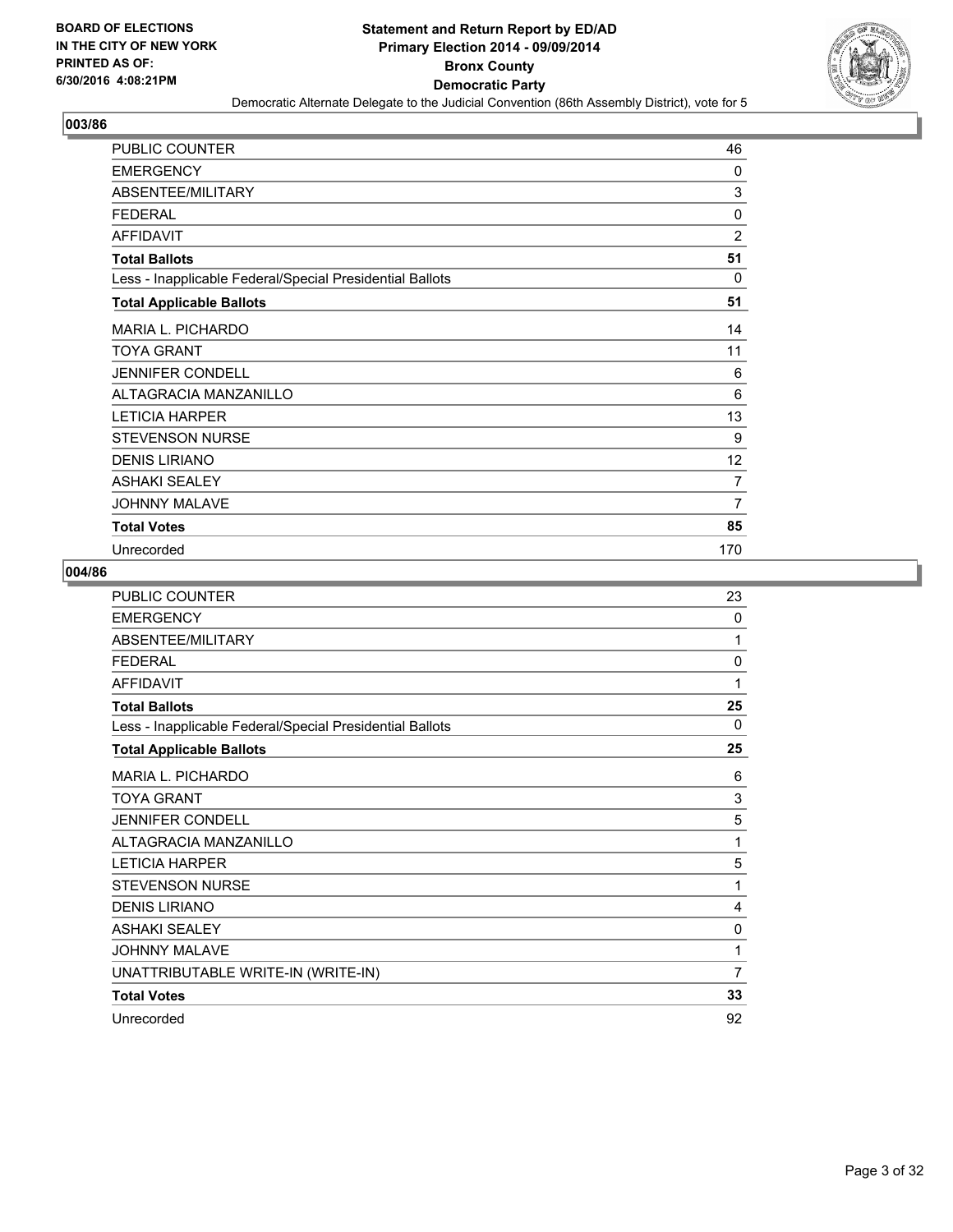![](_page_3_Picture_2.jpeg)

| <b>PUBLIC COUNTER</b>                                    | 41             |
|----------------------------------------------------------|----------------|
| <b>EMERGENCY</b>                                         | 0              |
| ABSENTEE/MILITARY                                        | 1              |
| <b>FEDERAL</b>                                           | $\Omega$       |
| <b>AFFIDAVIT</b>                                         | 1              |
| <b>Total Ballots</b>                                     | 43             |
| Less - Inapplicable Federal/Special Presidential Ballots | 0              |
| <b>Total Applicable Ballots</b>                          | 43             |
| MARIA L. PICHARDO                                        | 17             |
| <b>TOYA GRANT</b>                                        | 4              |
| <b>JENNIFER CONDELL</b>                                  | 3              |
| ALTAGRACIA MANZANILLO                                    | 6              |
| <b>LETICIA HARPER</b>                                    | 8              |
| <b>STEVENSON NURSE</b>                                   | 6              |
| <b>DENIS LIRIANO</b>                                     | 12             |
| <b>ASHAKI SEALEY</b>                                     | 5              |
| <b>JOHNNY MALAVE</b>                                     | 5              |
| UNATTRIBUTABLE WRITE-IN (WRITE-IN)                       | $\overline{2}$ |
| <b>Total Votes</b>                                       | 68             |
| Unrecorded                                               | 147            |

| <b>PUBLIC COUNTER</b>                                    | 37             |
|----------------------------------------------------------|----------------|
| <b>EMERGENCY</b>                                         | 0              |
| ABSENTEE/MILITARY                                        | 3              |
| <b>FEDERAL</b>                                           | $\mathbf{0}$   |
| <b>AFFIDAVIT</b>                                         | $\overline{2}$ |
| <b>Total Ballots</b>                                     | 42             |
| Less - Inapplicable Federal/Special Presidential Ballots | 0              |
| <b>Total Applicable Ballots</b>                          | 42             |
| <b>MARIA L. PICHARDO</b>                                 | 11             |
| <b>TOYA GRANT</b>                                        | 8              |
| <b>JENNIFER CONDELL</b>                                  | 7              |
| ALTAGRACIA MANZANILLO                                    | 3              |
| <b>LETICIA HARPER</b>                                    | 10             |
| <b>STEVENSON NURSE</b>                                   | 6              |
| <b>DENIS LIRIANO</b>                                     | 6              |
| <b>ASHAKI SEALEY</b>                                     | 3              |
| <b>JOHNNY MALAVE</b>                                     | 5              |
| <b>Total Votes</b>                                       | 59             |
| Unrecorded                                               | 151            |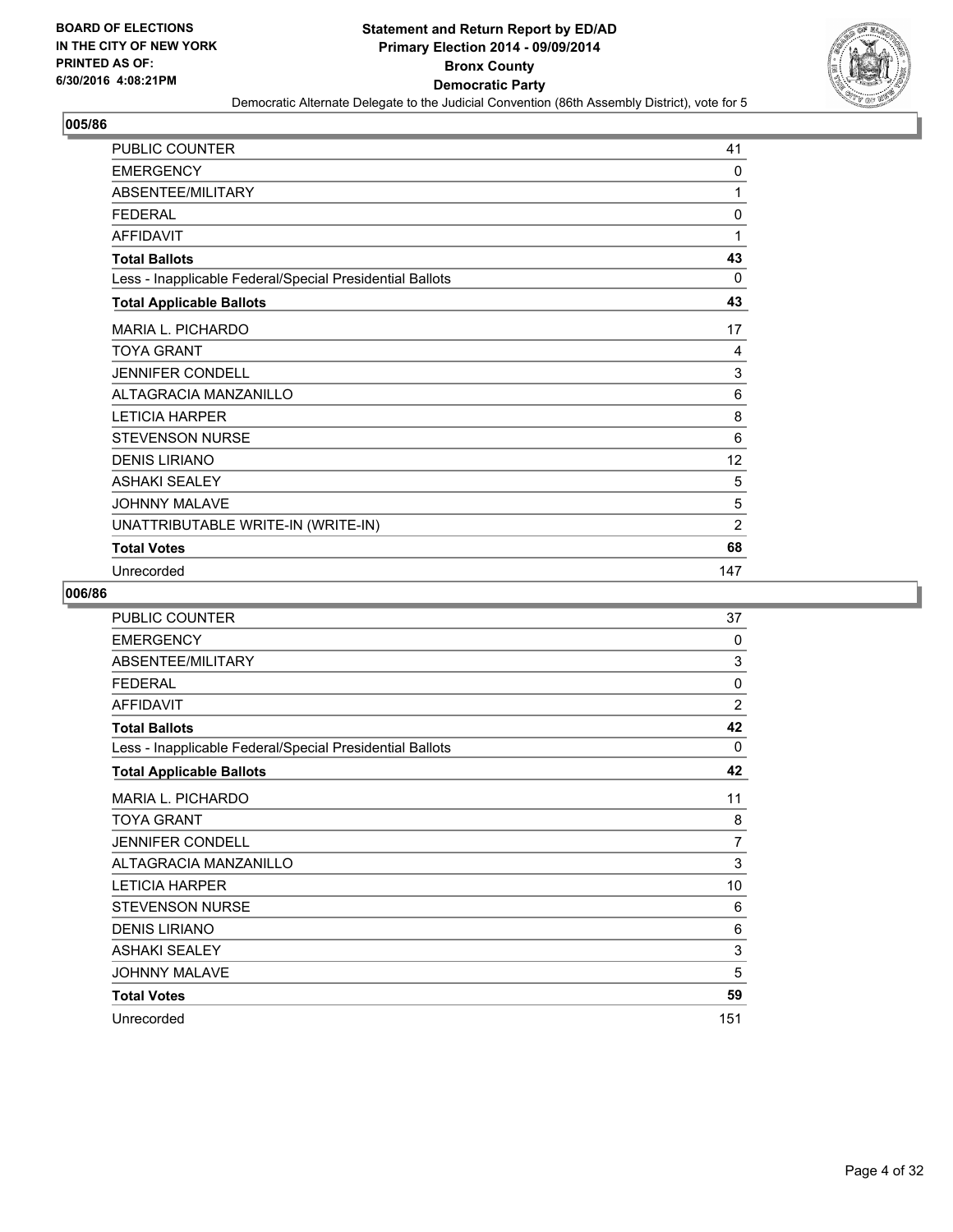![](_page_4_Picture_2.jpeg)

| PUBLIC COUNTER                                           | 73             |
|----------------------------------------------------------|----------------|
| <b>EMERGENCY</b>                                         | 0              |
| ABSENTEE/MILITARY                                        | 1              |
| <b>FEDERAL</b>                                           | 0              |
| <b>AFFIDAVIT</b>                                         | 1              |
| <b>Total Ballots</b>                                     | 75             |
| Less - Inapplicable Federal/Special Presidential Ballots | 0              |
| <b>Total Applicable Ballots</b>                          | 75             |
| <b>MARIA L. PICHARDO</b>                                 | 36             |
| TOYA GRANT                                               | 10             |
| <b>JENNIFER CONDELL</b>                                  | 18             |
| ALTAGRACIA MANZANILLO                                    | 17             |
| <b>LETICIA HARPER</b>                                    | 16             |
| <b>STEVENSON NURSE</b>                                   | $\overline{2}$ |
| <b>DENIS LIRIANO</b>                                     | 22             |
| <b>ASHAKI SEALEY</b>                                     | 1              |
| <b>JOHNNY MALAVE</b>                                     | 12             |
| FERNANDO CABRERA (WRITE-IN)                              | 3              |
| <b>Total Votes</b>                                       | 137            |
| Unrecorded                                               | 238            |

| <b>PUBLIC COUNTER</b>                                    | 101            |
|----------------------------------------------------------|----------------|
| <b>EMERGENCY</b>                                         | 0              |
| ABSENTEE/MILITARY                                        | $\overline{2}$ |
| <b>FEDERAL</b>                                           | 0              |
| <b>AFFIDAVIT</b>                                         | $\mathbf{0}$   |
| <b>Total Ballots</b>                                     | 103            |
| Less - Inapplicable Federal/Special Presidential Ballots | 0              |
| <b>Total Applicable Ballots</b>                          | 103            |
| MARIA L. PICHARDO                                        | 58             |
| TOYA GRANT                                               | 28             |
| <b>JENNIFER CONDELL</b>                                  | 31             |
| ALTAGRACIA MANZANILLO                                    | 29             |
| <b>LETICIA HARPER</b>                                    | 28             |
| <b>STEVENSON NURSE</b>                                   | 17             |
| <b>DENIS LIRIANO</b>                                     | 27             |
| <b>ASHAKI SEALEY</b>                                     | 10             |
| <b>JOHNNY MALAVE</b>                                     | 22             |
| <b>Total Votes</b>                                       | 250            |
| Unrecorded                                               | 265            |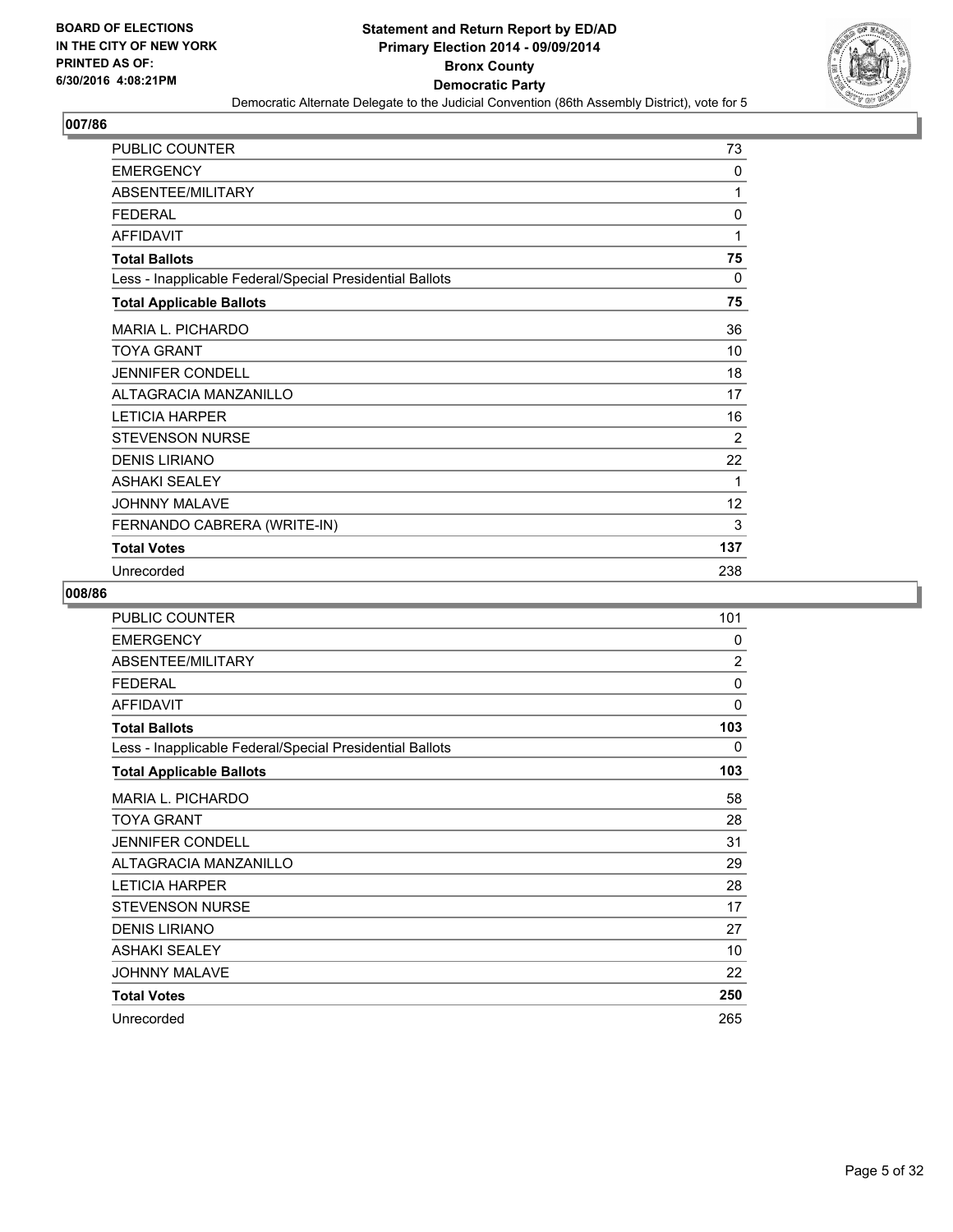![](_page_5_Picture_2.jpeg)

| PUBLIC COUNTER                                           | 59       |
|----------------------------------------------------------|----------|
| <b>EMERGENCY</b>                                         | 0        |
| ABSENTEE/MILITARY                                        | 8        |
| <b>FEDERAL</b>                                           | 0        |
| <b>AFFIDAVIT</b>                                         | 0        |
| <b>Total Ballots</b>                                     | 67       |
| Less - Inapplicable Federal/Special Presidential Ballots | $\Omega$ |
| <b>Total Applicable Ballots</b>                          | 67       |
| <b>MARIA L. PICHARDO</b>                                 | 28       |
| TOYA GRANT                                               | 13       |
| <b>JENNIFER CONDELL</b>                                  | 11       |
| ALTAGRACIA MANZANILLO                                    | 17       |
| <b>LETICIA HARPER</b>                                    | 16       |
| <b>STEVENSON NURSE</b>                                   | 12       |
| <b>DENIS LIRIANO</b>                                     | 20       |
| <b>ASHAKI SEALEY</b>                                     | 9        |
| <b>JOHNNY MALAVE</b>                                     | 9        |
| <b>Total Votes</b>                                       | 135      |
| Unrecorded                                               | 200      |

| PUBLIC COUNTER                                           | 42             |
|----------------------------------------------------------|----------------|
| <b>EMERGENCY</b>                                         | 0              |
| ABSENTEE/MILITARY                                        | $\overline{2}$ |
| <b>FEDERAL</b>                                           | $\mathbf{0}$   |
| <b>AFFIDAVIT</b>                                         | 1              |
| <b>Total Ballots</b>                                     | 45             |
| Less - Inapplicable Federal/Special Presidential Ballots | 0              |
| <b>Total Applicable Ballots</b>                          | 45             |
| <b>MARIA L. PICHARDO</b>                                 | 14             |
| <b>TOYA GRANT</b>                                        | 11             |
| <b>JENNIFER CONDELL</b>                                  | 11             |
| ALTAGRACIA MANZANILLO                                    | 4              |
| <b>LETICIA HARPER</b>                                    | 14             |
| <b>STEVENSON NURSE</b>                                   | 9              |
| <b>DENIS LIRIANO</b>                                     | 7              |
| <b>ASHAKI SEALEY</b>                                     | 8              |
| <b>JOHNNY MALAVE</b>                                     | 4              |
| <b>Total Votes</b>                                       | 82             |
| Unrecorded                                               | 143            |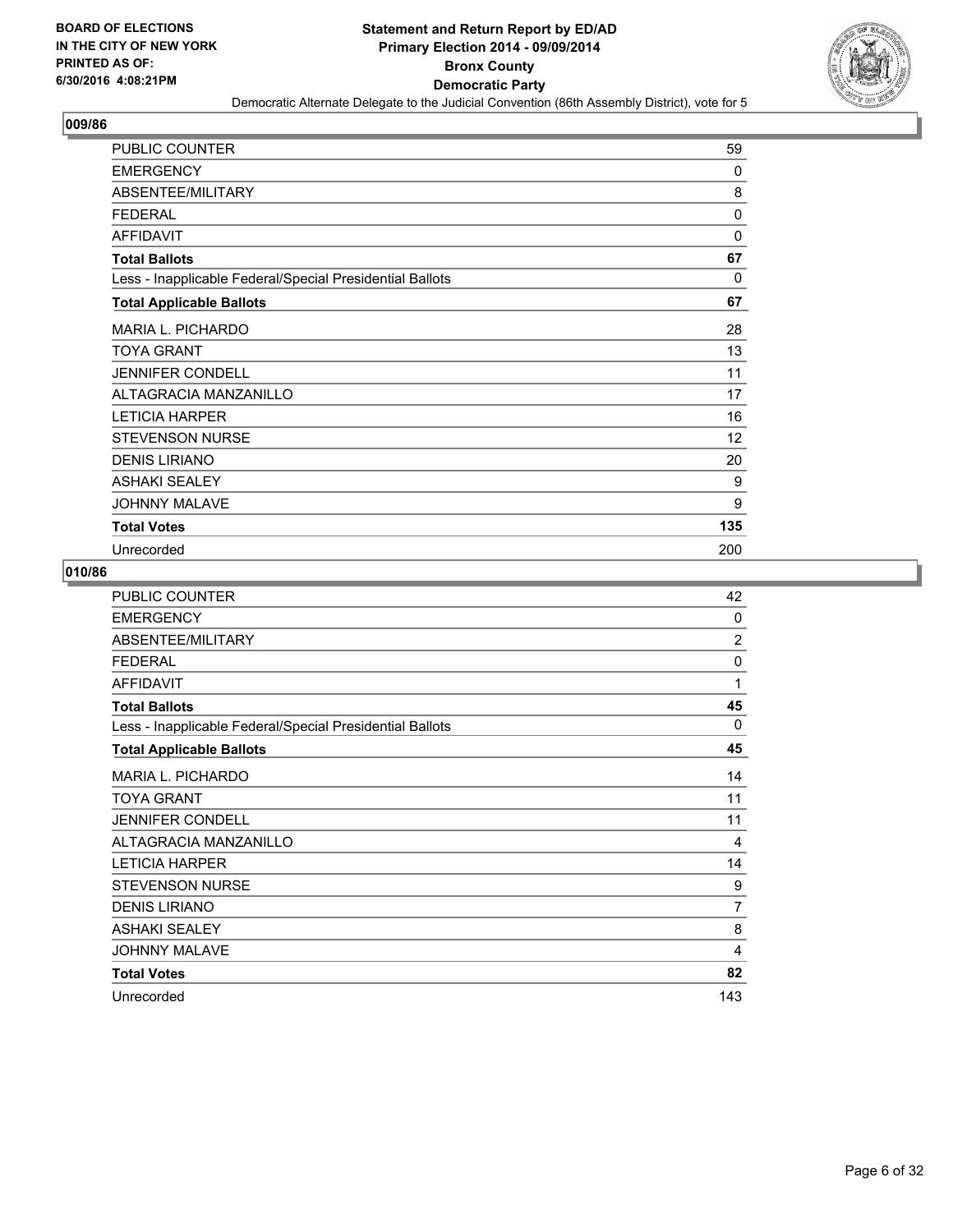![](_page_6_Picture_2.jpeg)

| PUBLIC COUNTER                                           | 104            |
|----------------------------------------------------------|----------------|
| <b>EMERGENCY</b>                                         | 0              |
| ABSENTEE/MILITARY                                        | $\overline{2}$ |
| <b>FEDERAL</b>                                           | 0              |
| <b>AFFIDAVIT</b>                                         | $\mathbf{0}$   |
| <b>Total Ballots</b>                                     | 106            |
| Less - Inapplicable Federal/Special Presidential Ballots | 0              |
| <b>Total Applicable Ballots</b>                          | 106            |
| MARIA L. PICHARDO                                        | 59             |
| <b>TOYA GRANT</b>                                        | 40             |
| <b>JENNIFER CONDELL</b>                                  | 44             |
| ALTAGRACIA MANZANILLO                                    | 43             |
| <b>LETICIA HARPER</b>                                    | 53             |
| <b>STEVENSON NURSE</b>                                   | 26             |
| <b>DENIS LIRIANO</b>                                     | 47             |
| <b>ASHAKI SEALEY</b>                                     | 25             |
| <b>JOHNNY MALAVE</b>                                     | 35             |
| <b>Total Votes</b>                                       | 372            |
| Unrecorded                                               | 158            |

| PUBLIC COUNTER                                           | 90             |
|----------------------------------------------------------|----------------|
| <b>EMERGENCY</b>                                         | $\Omega$       |
| ABSENTEE/MILITARY                                        | $\overline{2}$ |
| <b>FEDERAL</b>                                           | 0              |
| <b>AFFIDAVIT</b>                                         | 1              |
| <b>Total Ballots</b>                                     | 93             |
| Less - Inapplicable Federal/Special Presidential Ballots | 0              |
| <b>Total Applicable Ballots</b>                          | 93             |
| <b>MARIA L. PICHARDO</b>                                 | 46             |
| <b>TOYA GRANT</b>                                        | 13             |
| <b>JENNIFER CONDELL</b>                                  | 16             |
| <b>ALTAGRACIA MANZANILLO</b>                             | 17             |
| <b>LETICIA HARPER</b>                                    | 24             |
| <b>STEVENSON NURSE</b>                                   | 8              |
| <b>DENIS LIRIANO</b>                                     | 33             |
| <b>ASHAKI SEALEY</b>                                     | 9              |
| <b>JOHNNY MALAVE</b>                                     | 16             |
| UNATTRIBUTABLE WRITE-IN (WRITE-IN)                       | 6              |
| <b>Total Votes</b>                                       | 188            |
| Unrecorded                                               | 277            |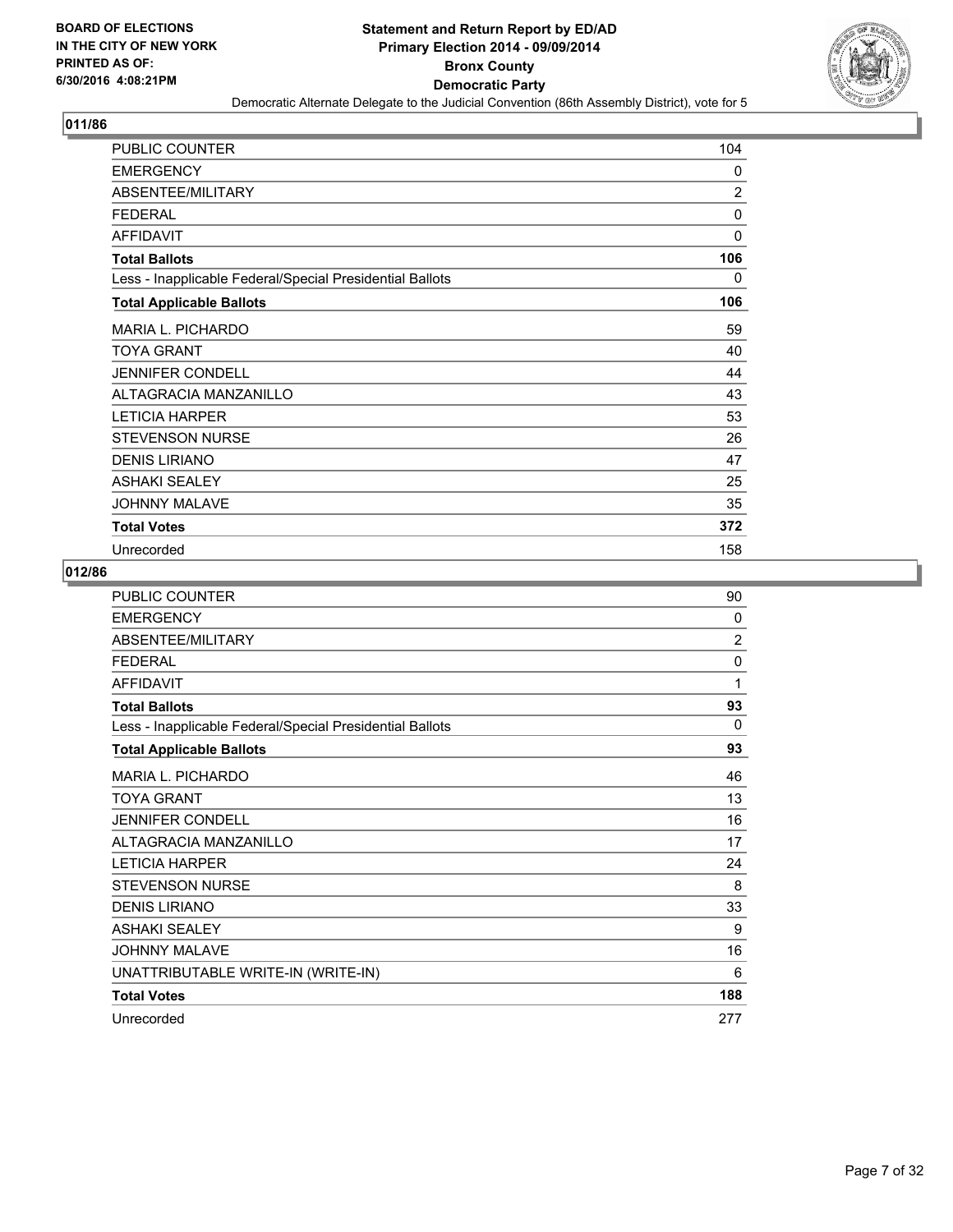![](_page_7_Picture_2.jpeg)

| PUBLIC COUNTER                                           | 58          |
|----------------------------------------------------------|-------------|
| <b>EMERGENCY</b>                                         | 0           |
| ABSENTEE/MILITARY                                        | 1           |
| <b>FEDERAL</b>                                           | $\mathbf 0$ |
| <b>AFFIDAVIT</b>                                         | $\Omega$    |
| <b>Total Ballots</b>                                     | 59          |
| Less - Inapplicable Federal/Special Presidential Ballots | 0           |
| <b>Total Applicable Ballots</b>                          | 59          |
| <b>MARIA L. PICHARDO</b>                                 | 29          |
| <b>TOYA GRANT</b>                                        | 13          |
| <b>JENNIFER CONDELL</b>                                  | 16          |
| ALTAGRACIA MANZANILLO                                    | 15          |
| <b>LETICIA HARPER</b>                                    | 18          |
| <b>STEVENSON NURSE</b>                                   | 9           |
| <b>DENIS LIRIANO</b>                                     | 16          |
| <b>ASHAKI SEALEY</b>                                     | 11          |
| <b>JOHNNY MALAVE</b>                                     | 18          |
| <b>Total Votes</b>                                       | 145         |
| Unrecorded                                               | 150         |

| <b>PUBLIC COUNTER</b>                                    | 118 |
|----------------------------------------------------------|-----|
| <b>EMERGENCY</b>                                         | 0   |
| ABSENTEE/MILITARY                                        | 3   |
| <b>FEDERAL</b>                                           | 0   |
| <b>AFFIDAVIT</b>                                         | 3   |
| <b>Total Ballots</b>                                     | 124 |
| Less - Inapplicable Federal/Special Presidential Ballots | 0   |
| <b>Total Applicable Ballots</b>                          | 124 |
| <b>MARIA L. PICHARDO</b>                                 | 55  |
| <b>TOYA GRANT</b>                                        | 20  |
| <b>JENNIFER CONDELL</b>                                  | 27  |
| <b>ALTAGRACIA MANZANILLO</b>                             | 21  |
| <b>LETICIA HARPER</b>                                    | 42  |
| <b>STEVENSON NURSE</b>                                   | 19  |
| <b>DENIS LIRIANO</b>                                     | 34  |
| <b>ASHAKI SEALEY</b>                                     | 18  |
| <b>JOHNNY MALAVE</b>                                     | 15  |
| UNATTRIBUTABLE WRITE-IN (WRITE-IN)                       | 2   |
| <b>Total Votes</b>                                       | 253 |
| Unrecorded                                               | 367 |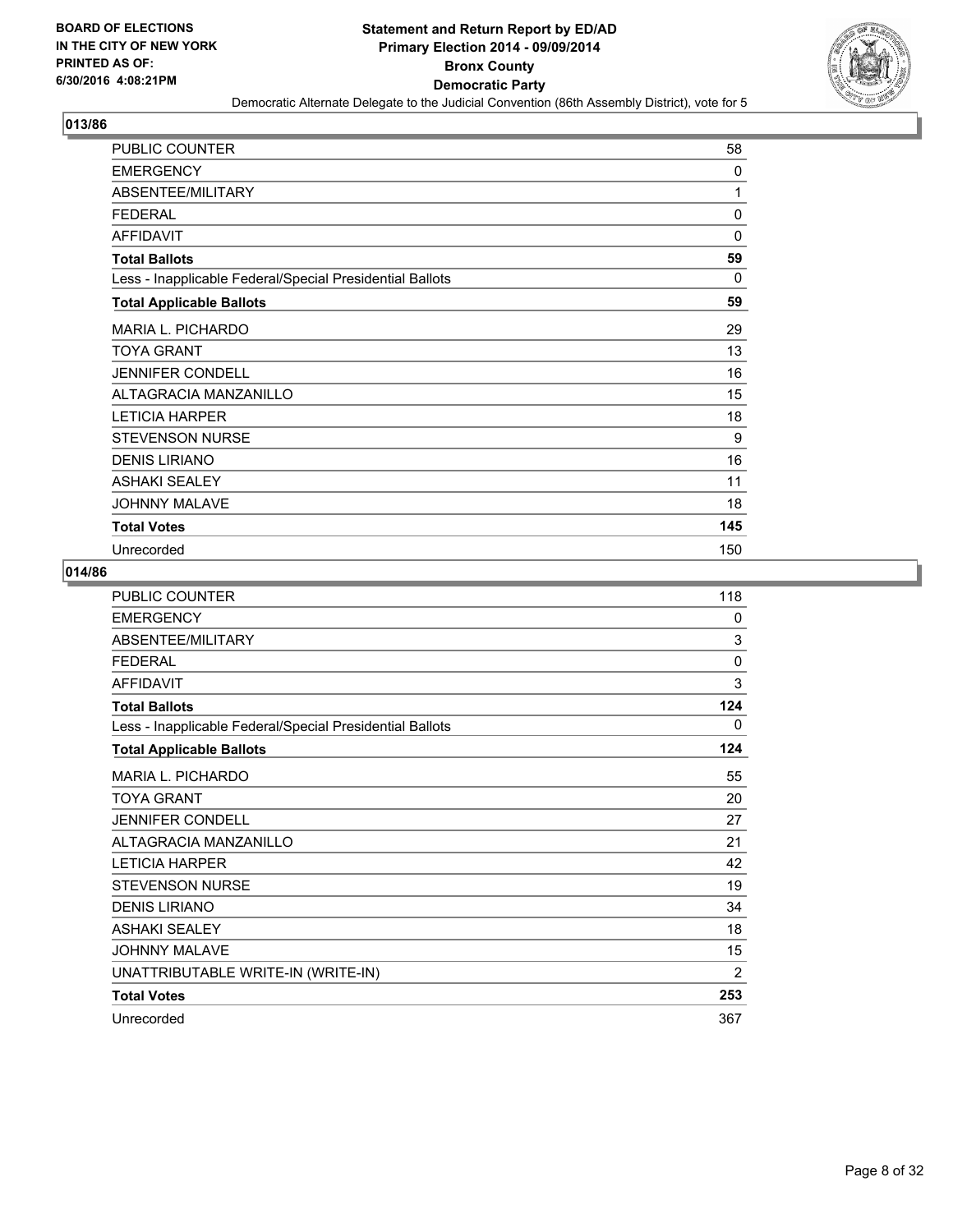![](_page_8_Picture_2.jpeg)

| PUBLIC COUNTER                                           | 85             |
|----------------------------------------------------------|----------------|
| <b>EMERGENCY</b>                                         | $\Omega$       |
| ABSENTEE/MILITARY                                        | 8              |
| <b>FEDERAL</b>                                           | 0              |
| <b>AFFIDAVIT</b>                                         | 0              |
| <b>Total Ballots</b>                                     | 93             |
| Less - Inapplicable Federal/Special Presidential Ballots | $\Omega$       |
| <b>Total Applicable Ballots</b>                          | 93             |
| <b>MARIA L. PICHARDO</b>                                 | 29             |
| <b>TOYA GRANT</b>                                        | 17             |
| <b>JENNIFER CONDELL</b>                                  | 17             |
| ALTAGRACIA MANZANILLO                                    | 15             |
| <b>LETICIA HARPER</b>                                    | 21             |
| <b>STEVENSON NURSE</b>                                   | 11             |
| <b>DENIS LIRIANO</b>                                     | 18             |
| <b>ASHAKI SEALEY</b>                                     | 11             |
| <b>JOHNNY MALAVE</b>                                     | 14             |
| UNATTRIBUTABLE WRITE-IN (WRITE-IN)                       | $\overline{2}$ |
| <b>Total Votes</b>                                       | 155            |
| Unrecorded                                               | 310            |

| <b>PUBLIC COUNTER</b>                                    | 78       |
|----------------------------------------------------------|----------|
| <b>EMERGENCY</b>                                         | $\Omega$ |
| ABSENTEE/MILITARY                                        | 3        |
| <b>FEDERAL</b>                                           | $\Omega$ |
| <b>AFFIDAVIT</b>                                         | $\Omega$ |
| <b>Total Ballots</b>                                     | 81       |
| Less - Inapplicable Federal/Special Presidential Ballots | $\Omega$ |
| <b>Total Applicable Ballots</b>                          | 81       |
| <b>MARIA L. PICHARDO</b>                                 | 40       |
| <b>TOYA GRANT</b>                                        | 13       |
| <b>JENNIFER CONDELL</b>                                  | 12       |
| ALTAGRACIA MANZANILLO                                    | 18       |
| <b>LETICIA HARPER</b>                                    | 19       |
| <b>STEVENSON NURSE</b>                                   | 9        |
| <b>DENIS LIRIANO</b>                                     | 29       |
| <b>ASHAKI SEALEY</b>                                     | 7        |
| <b>JOHNNY MALAVE</b>                                     | 9        |
| UNATTRIBUTABLE WRITE-IN (WRITE-IN)                       | 1        |
| <b>Total Votes</b>                                       | 157      |
| Unrecorded                                               | 248      |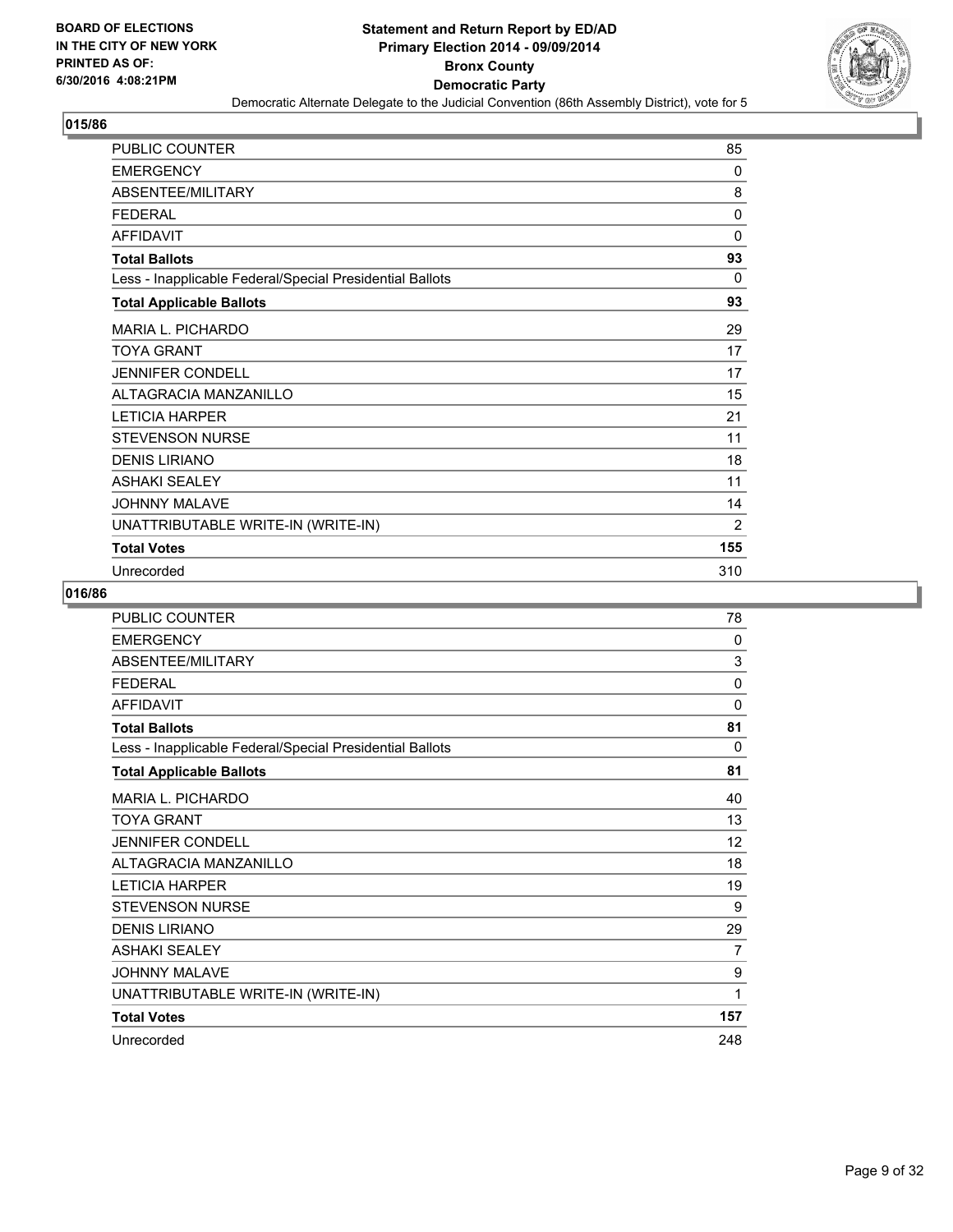![](_page_9_Picture_2.jpeg)

| PUBLIC COUNTER                                           | 99             |
|----------------------------------------------------------|----------------|
| <b>EMERGENCY</b>                                         | $\mathbf{0}$   |
| ABSENTEE/MILITARY                                        | $\overline{2}$ |
| <b>FEDERAL</b>                                           | 0              |
| <b>AFFIDAVIT</b>                                         | 1              |
| <b>Total Ballots</b>                                     | 102            |
| Less - Inapplicable Federal/Special Presidential Ballots | 0              |
| <b>Total Applicable Ballots</b>                          | 102            |
| <b>MARIA L. PICHARDO</b>                                 | 43             |
| TOYA GRANT                                               | 22             |
| <b>JENNIFER CONDELL</b>                                  | 17             |
| ALTAGRACIA MANZANILLO                                    | 29             |
| <b>LETICIA HARPER</b>                                    | 26             |
| <b>STEVENSON NURSE</b>                                   | 13             |
| <b>DENIS LIRIANO</b>                                     | 34             |
| <b>ASHAKI SEALEY</b>                                     | 8              |
| <b>JOHNNY MALAVE</b>                                     | 15             |
| UNATTRIBUTABLE WRITE-IN (WRITE-IN)                       | $\overline{2}$ |
| <b>Total Votes</b>                                       | 209            |
| Unrecorded                                               | 301            |

| <b>PUBLIC COUNTER</b>                                    | 69       |
|----------------------------------------------------------|----------|
| <b>EMERGENCY</b>                                         | $\Omega$ |
| ABSENTEE/MILITARY                                        | 0        |
| <b>FEDERAL</b>                                           | 0        |
| <b>AFFIDAVIT</b>                                         | 1        |
| <b>Total Ballots</b>                                     | 70       |
| Less - Inapplicable Federal/Special Presidential Ballots | 0        |
| <b>Total Applicable Ballots</b>                          | 70       |
| <b>MARIA L. PICHARDO</b>                                 | 35       |
| <b>TOYA GRANT</b>                                        | 8        |
| <b>JENNIFER CONDELL</b>                                  | 19       |
| ALTAGRACIA MANZANILLO                                    | 17       |
| <b>LETICIA HARPER</b>                                    | 18       |
| <b>STEVENSON NURSE</b>                                   | 4        |
| <b>DENIS LIRIANO</b>                                     | 22       |
| <b>ASHAKI SEALEY</b>                                     | 5        |
| <b>JOHNNY MALAVE</b>                                     | 8        |
| <b>Total Votes</b>                                       | 136      |
| Unrecorded                                               | 214      |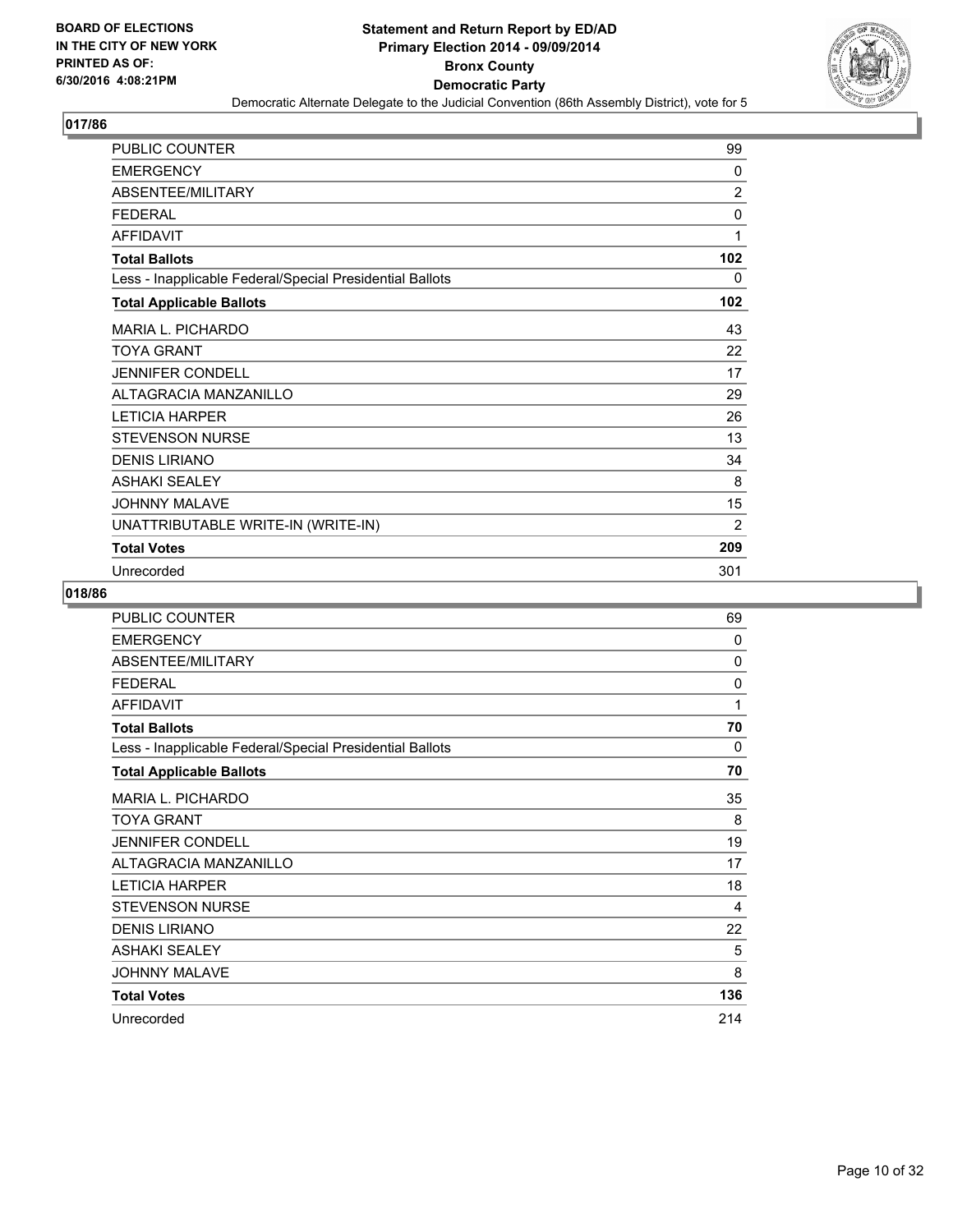![](_page_10_Picture_2.jpeg)

| PUBLIC COUNTER                                           | 106 |
|----------------------------------------------------------|-----|
| <b>EMERGENCY</b>                                         | 0   |
| ABSENTEE/MILITARY                                        | 8   |
| <b>FEDERAL</b>                                           | 0   |
| <b>AFFIDAVIT</b>                                         | 0   |
| <b>Total Ballots</b>                                     | 114 |
| Less - Inapplicable Federal/Special Presidential Ballots | 0   |
| <b>Total Applicable Ballots</b>                          | 114 |
| <b>MARIA L. PICHARDO</b>                                 | 57  |
| <b>TOYA GRANT</b>                                        | 29  |
| <b>JENNIFER CONDELL</b>                                  | 36  |
| ALTAGRACIA MANZANILLO                                    | 27  |
| <b>LETICIA HARPER</b>                                    | 38  |
| <b>STEVENSON NURSE</b>                                   | 16  |
| <b>DENIS LIRIANO</b>                                     | 33  |
| <b>ASHAKI SEALEY</b>                                     | 12  |
| <b>JOHNNY MALAVE</b>                                     | 17  |
| <b>Total Votes</b>                                       | 265 |
| Unrecorded                                               | 305 |

| PUBLIC COUNTER                                           | 109            |
|----------------------------------------------------------|----------------|
| <b>EMERGENCY</b>                                         | 0              |
| <b>ABSENTEE/MILITARY</b>                                 | $\overline{2}$ |
| <b>FEDERAL</b>                                           | $\mathbf{0}$   |
| <b>AFFIDAVIT</b>                                         | 0              |
| <b>Total Ballots</b>                                     | 111            |
| Less - Inapplicable Federal/Special Presidential Ballots | 0              |
| <b>Total Applicable Ballots</b>                          | 111            |
| <b>MARIA L. PICHARDO</b>                                 | 48             |
| <b>TOYA GRANT</b>                                        | 14             |
| <b>JENNIFER CONDELL</b>                                  | 16             |
| ALTAGRACIA MANZANILLO                                    | 15             |
| <b>LETICIA HARPER</b>                                    | 23             |
| <b>STEVENSON NURSE</b>                                   | 11             |
| <b>DENIS LIRIANO</b>                                     | 24             |
| <b>ASHAKI SEALEY</b>                                     | 6              |
| <b>JOHNNY MALAVE</b>                                     | 16             |
| KEVIN DELGADO (WRITE-IN)                                 | 1              |
| UNATTRIBUTABLE WRITE-IN (WRITE-IN)                       | 3              |
| <b>Total Votes</b>                                       | 177            |
| Unrecorded                                               | 378            |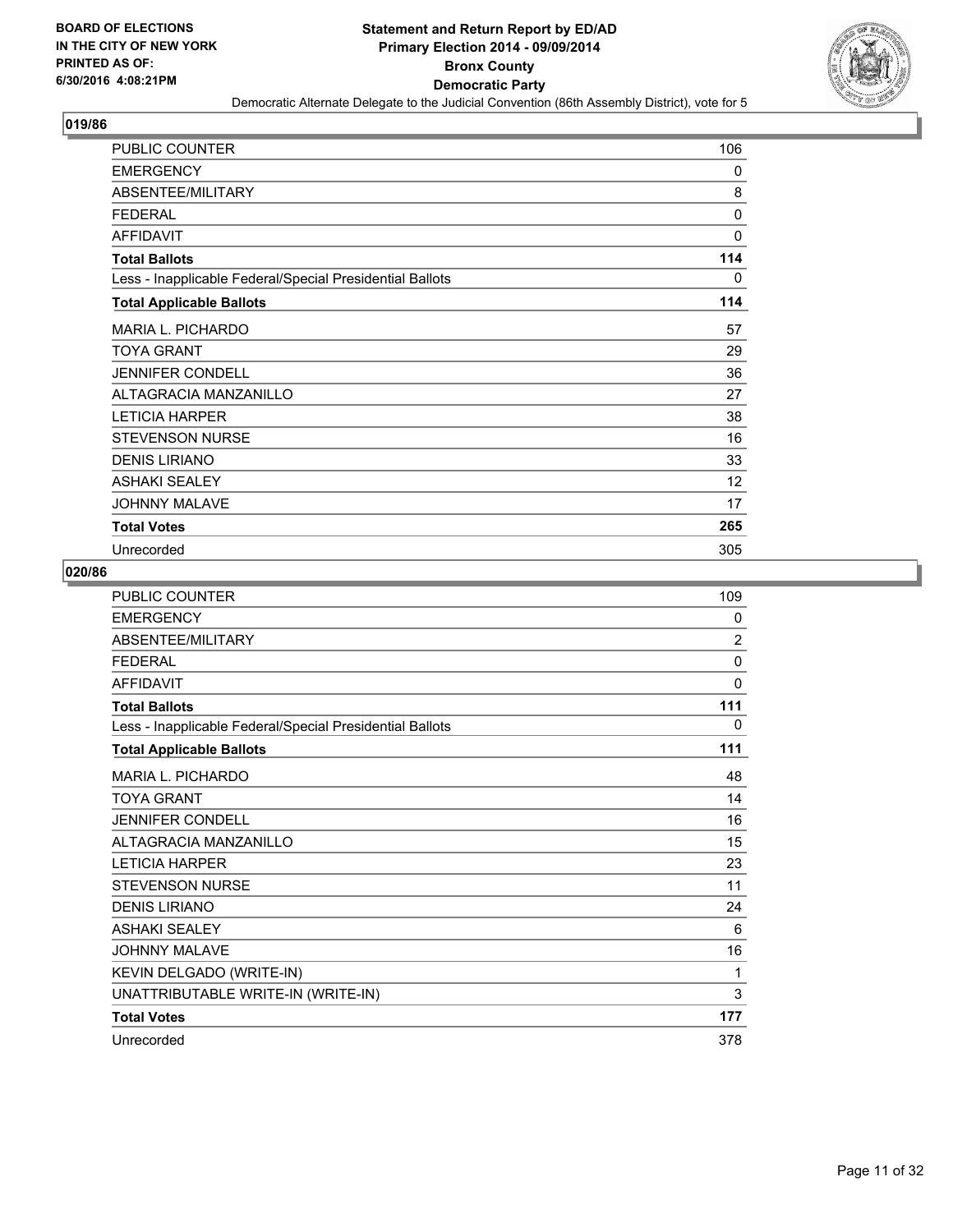![](_page_11_Picture_2.jpeg)

| PUBLIC COUNTER                                           | $\overline{c}$ |
|----------------------------------------------------------|----------------|
| <b>EMERGENCY</b>                                         | 0              |
| <b>ABSENTEE/MILITARY</b>                                 | 0              |
| <b>FEDERAL</b>                                           | 0              |
| <b>AFFIDAVIT</b>                                         | 0              |
| <b>Total Ballots</b>                                     | $\overline{2}$ |
| Less - Inapplicable Federal/Special Presidential Ballots | $\mathbf{0}$   |
| <b>Total Applicable Ballots</b>                          | $\overline{2}$ |
| <b>MARIA L. PICHARDO</b>                                 | $\overline{2}$ |
| <b>TOYA GRANT</b>                                        | 1              |
| <b>JENNIFER CONDELL</b>                                  | 1              |
| <b>ALTAGRACIA MANZANILLO</b>                             | 0              |
| <b>LETICIA HARPER</b>                                    | 1              |
| <b>STEVENSON NURSE</b>                                   | 1              |
| <b>DENIS LIRIANO</b>                                     | 0              |
| <b>ASHAKI SEALEY</b>                                     | 0              |
| <b>JOHNNY MALAVE</b>                                     | 1              |
| <b>Total Votes</b>                                       | 7              |
| Unrecorded                                               | 3              |

| <b>PUBLIC COUNTER</b>                                    | 93           |
|----------------------------------------------------------|--------------|
| <b>EMERGENCY</b>                                         | $\Omega$     |
| ABSENTEE/MILITARY                                        | $\Omega$     |
| <b>FEDERAL</b>                                           | $\mathbf{0}$ |
| <b>AFFIDAVIT</b>                                         | 5            |
| <b>Total Ballots</b>                                     | 98           |
| Less - Inapplicable Federal/Special Presidential Ballots | 0            |
| <b>Total Applicable Ballots</b>                          | 98           |
| <b>MARIA L. PICHARDO</b>                                 | 40           |
| <b>TOYA GRANT</b>                                        | 16           |
| <b>JENNIFER CONDELL</b>                                  | 20           |
| ALTAGRACIA MANZANILLO                                    | 19           |
| <b>LETICIA HARPER</b>                                    | 18           |
| <b>STEVENSON NURSE</b>                                   | 10           |
| <b>DENIS LIRIANO</b>                                     | 22           |
| <b>ASHAKI SEALEY</b>                                     | 9            |
| <b>JOHNNY MALAVE</b>                                     | 11           |
| UNATTRIBUTABLE WRITE-IN (WRITE-IN)                       | $\mathbf{1}$ |
| <b>Total Votes</b>                                       | 166          |
| Unrecorded                                               | 324          |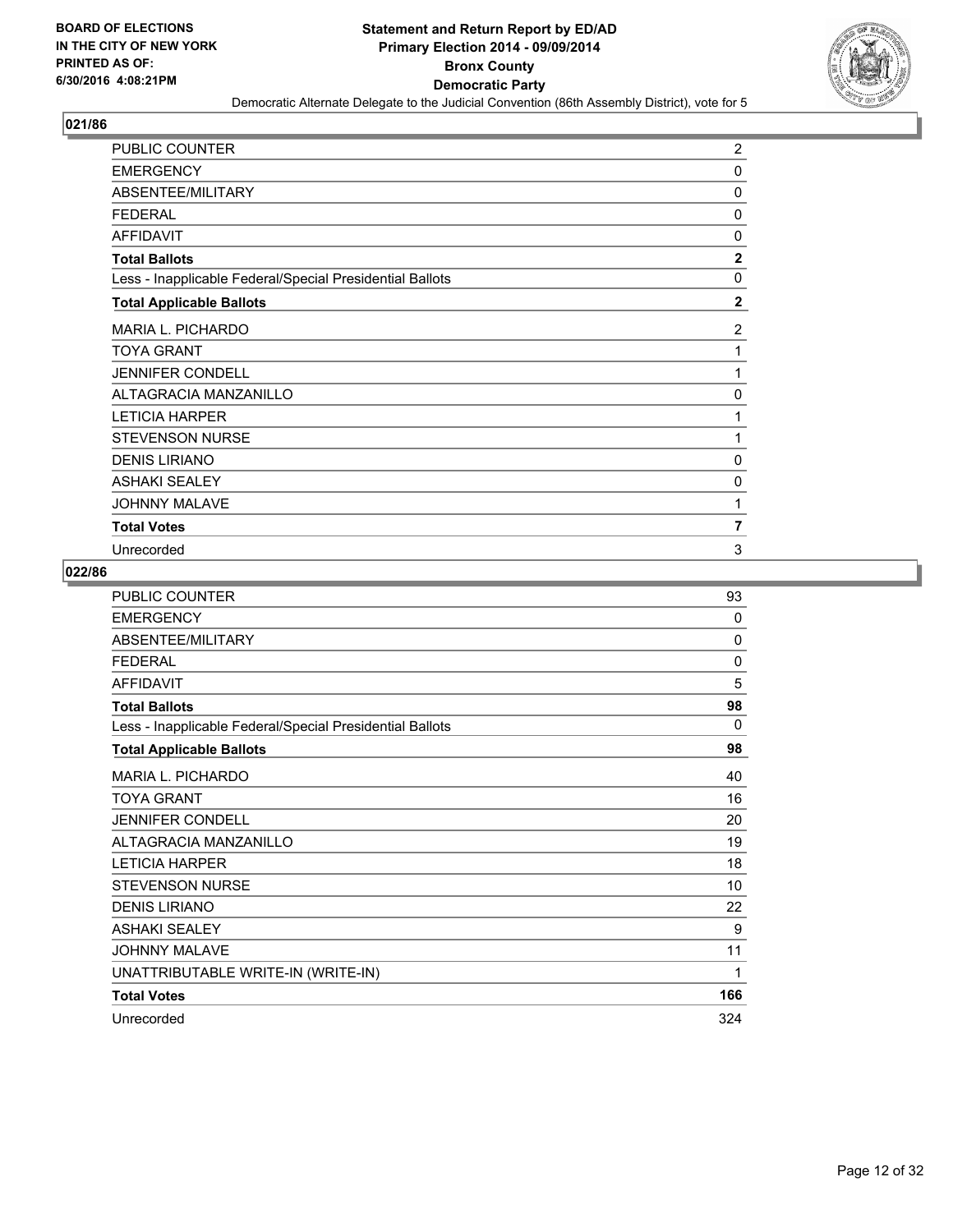![](_page_12_Picture_2.jpeg)

| <b>PUBLIC COUNTER</b>                                    | 94             |
|----------------------------------------------------------|----------------|
| <b>EMERGENCY</b>                                         | 0              |
| ABSENTEE/MILITARY                                        | 1              |
| <b>FEDERAL</b>                                           | $\mathbf{0}$   |
| <b>AFFIDAVIT</b>                                         | $\overline{2}$ |
| <b>Total Ballots</b>                                     | 97             |
| Less - Inapplicable Federal/Special Presidential Ballots | $\Omega$       |
| <b>Total Applicable Ballots</b>                          | 97             |
| MARIA L. PICHARDO                                        | 40             |
| <b>TOYA GRANT</b>                                        | 12             |
| <b>JENNIFER CONDELL</b>                                  | 15             |
| ALTAGRACIA MANZANILLO                                    | 21             |
| <b>LETICIA HARPER</b>                                    | 28             |
| <b>STEVENSON NURSE</b>                                   | 10             |
| <b>DENIS LIRIANO</b>                                     | 23             |
| <b>ASHAKI SEALEY</b>                                     | 9              |
| <b>JOHNNY MALAVE</b>                                     | 16             |
| UNATTRIBUTABLE WRITE-IN (WRITE-IN)                       | 1              |
| <b>Total Votes</b>                                       | 175            |
| Unrecorded                                               | 310            |

| <b>PUBLIC COUNTER</b>                                    | 84             |
|----------------------------------------------------------|----------------|
| <b>EMERGENCY</b>                                         | $\mathbf{0}$   |
| ABSENTEE/MILITARY                                        | $\overline{2}$ |
| <b>FEDERAL</b>                                           | 0              |
| <b>AFFIDAVIT</b>                                         | $\overline{2}$ |
| <b>Total Ballots</b>                                     | 88             |
| Less - Inapplicable Federal/Special Presidential Ballots | 0              |
| <b>Total Applicable Ballots</b>                          | 88             |
| MARIA L. PICHARDO                                        | 35             |
| <b>TOYA GRANT</b>                                        | 12             |
| <b>JENNIFER CONDELL</b>                                  | 7              |
| <b>ALTAGRACIA MANZANILLO</b>                             | 11             |
| <b>LETICIA HARPER</b>                                    | 16             |
| <b>STEVENSON NURSE</b>                                   | 6              |
| <b>DENIS LIRIANO</b>                                     | 17             |
| <b>ASHAKI SEALEY</b>                                     | 3              |
| <b>JOHNNY MALAVE</b>                                     | 11             |
| <b>Total Votes</b>                                       | 118            |
| Unrecorded                                               | 322            |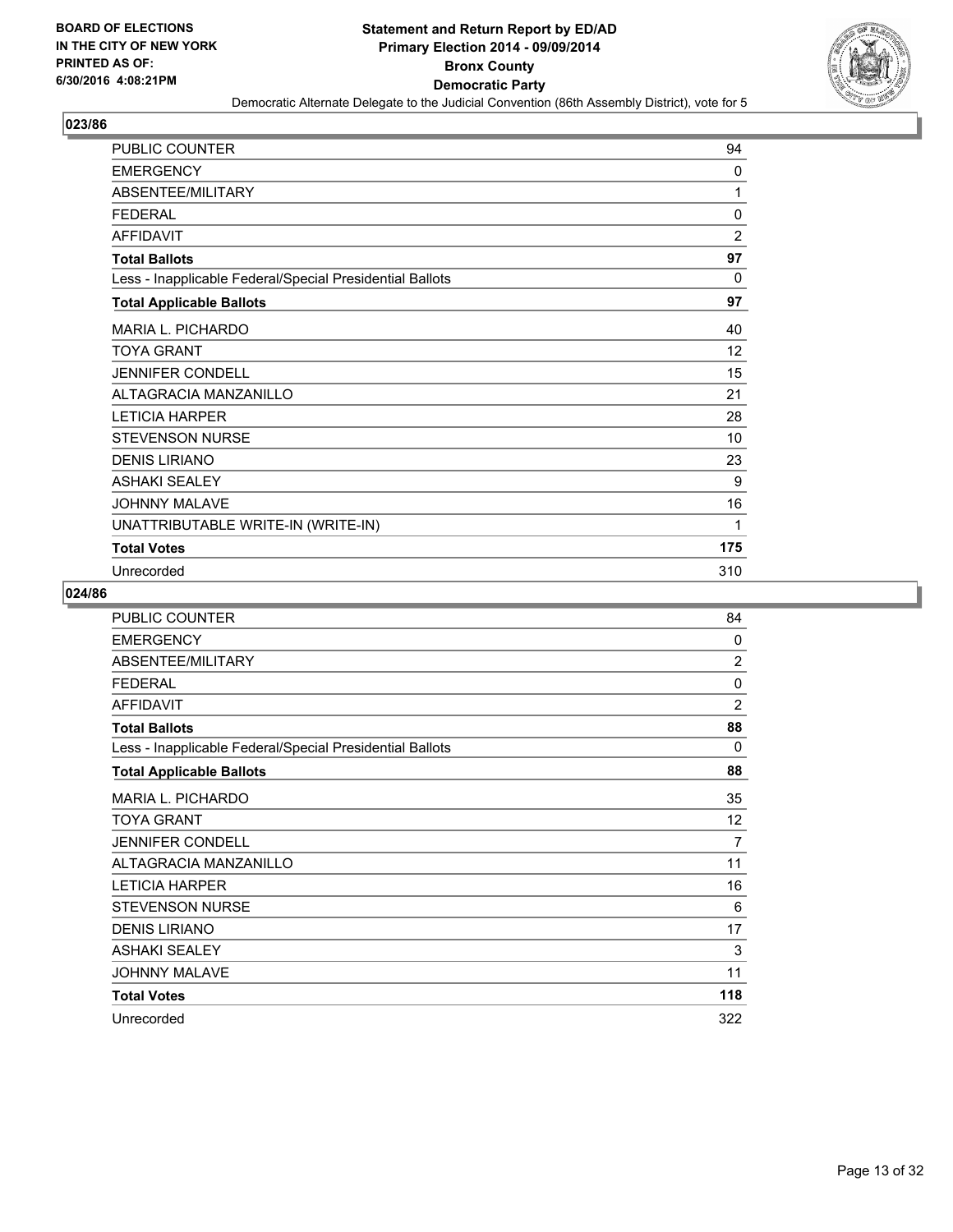![](_page_13_Picture_2.jpeg)

| <b>PUBLIC COUNTER</b>                                    | 89       |
|----------------------------------------------------------|----------|
| <b>EMERGENCY</b>                                         | 0        |
| ABSENTEE/MILITARY                                        | 1        |
| <b>FEDERAL</b>                                           | $\Omega$ |
| <b>AFFIDAVIT</b>                                         | 0        |
| <b>Total Ballots</b>                                     | 90       |
| Less - Inapplicable Federal/Special Presidential Ballots | $\Omega$ |
| <b>Total Applicable Ballots</b>                          | 90       |
| MARIA L. PICHARDO                                        | 43       |
| <b>TOYA GRANT</b>                                        | 28       |
| <b>JENNIFER CONDELL</b>                                  | 29       |
| ALTAGRACIA MANZANILLO                                    | 24       |
| <b>LETICIA HARPER</b>                                    | 22       |
| <b>STEVENSON NURSE</b>                                   | 7        |
| <b>DENIS LIRIANO</b>                                     | 22       |
| <b>ASHAKI SEALEY</b>                                     | 14       |
| <b>JOHNNY MALAVE</b>                                     | 13       |
| UNATTRIBUTABLE WRITE-IN (WRITE-IN)                       | 3        |
| <b>Total Votes</b>                                       | 205      |
| Unrecorded                                               | 245      |

| <b>PUBLIC COUNTER</b>                                    | 101          |
|----------------------------------------------------------|--------------|
| <b>EMERGENCY</b>                                         | 0            |
| ABSENTEE/MILITARY                                        | 3            |
| <b>FEDERAL</b>                                           | $\mathbf{0}$ |
| <b>AFFIDAVIT</b>                                         | $\mathbf{0}$ |
| <b>Total Ballots</b>                                     | 104          |
| Less - Inapplicable Federal/Special Presidential Ballots | 0            |
| <b>Total Applicable Ballots</b>                          | 104          |
| MARIA L. PICHARDO                                        | 44           |
| <b>TOYA GRANT</b>                                        | 20           |
| <b>JENNIFER CONDELL</b>                                  | 25           |
| ALTAGRACIA MANZANILLO                                    | 26           |
| <b>LETICIA HARPER</b>                                    | 15           |
| <b>STEVENSON NURSE</b>                                   | 5            |
| <b>DENIS LIRIANO</b>                                     | 22           |
| <b>ASHAKI SEALEY</b>                                     | 7            |
| <b>JOHNNY MALAVE</b>                                     | 16           |
| <b>Total Votes</b>                                       | 180          |
| Unrecorded                                               | 340          |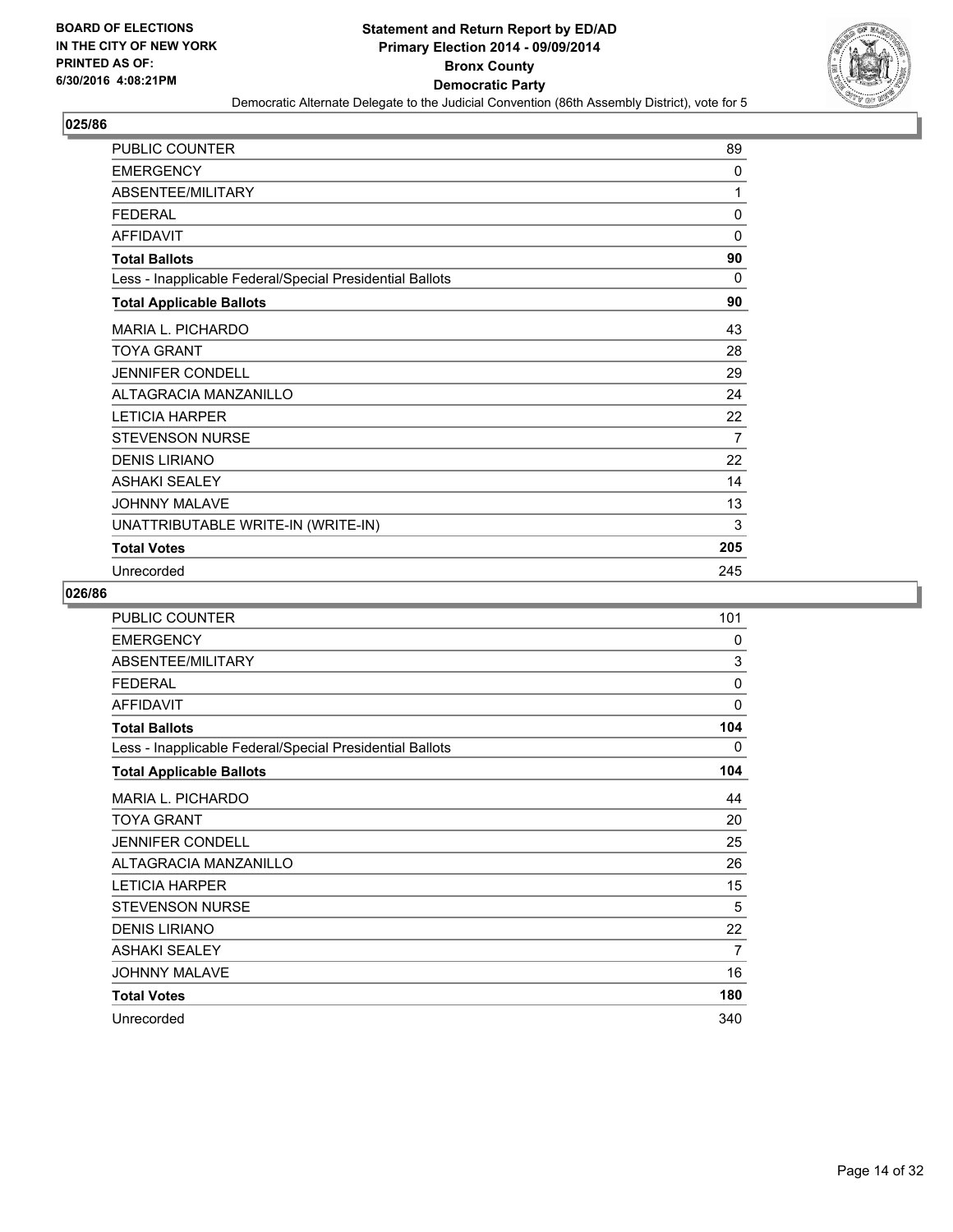![](_page_14_Picture_2.jpeg)

| <b>PUBLIC COUNTER</b>                                    | 119 |
|----------------------------------------------------------|-----|
| <b>EMERGENCY</b>                                         | 0   |
| ABSENTEE/MILITARY                                        | 9   |
| <b>FEDERAL</b>                                           | 0   |
| <b>AFFIDAVIT</b>                                         | 1   |
| <b>Total Ballots</b>                                     | 129 |
| Less - Inapplicable Federal/Special Presidential Ballots | 0   |
| <b>Total Applicable Ballots</b>                          | 129 |
| <b>MARIA L. PICHARDO</b>                                 | 67  |
| <b>TOYA GRANT</b>                                        | 37  |
| <b>JENNIFER CONDELL</b>                                  | 44  |
| ALTAGRACIA MANZANILLO                                    | 46  |
| <b>LETICIA HARPER</b>                                    | 32  |
| <b>STEVENSON NURSE</b>                                   | 10  |
| <b>DENIS LIRIANO</b>                                     | 32  |
| <b>ASHAKI SEALEY</b>                                     | 13  |
| <b>JOHNNY MALAVE</b>                                     | 22  |
| UNATTRIBUTABLE WRITE-IN (WRITE-IN)                       | 5   |
| <b>Total Votes</b>                                       | 308 |
| Unrecorded                                               | 337 |

| <b>PUBLIC COUNTER</b>                                    | 95             |
|----------------------------------------------------------|----------------|
| <b>EMERGENCY</b>                                         | 0              |
| ABSENTEE/MILITARY                                        | 5              |
| <b>FEDERAL</b>                                           | $\mathbf{0}$   |
| <b>AFFIDAVIT</b>                                         | $\overline{2}$ |
| <b>Total Ballots</b>                                     | 102            |
| Less - Inapplicable Federal/Special Presidential Ballots | 0              |
| <b>Total Applicable Ballots</b>                          | 102            |
| <b>MARIA L. PICHARDO</b>                                 | 51             |
| <b>TOYA GRANT</b>                                        | 34             |
| <b>JENNIFER CONDELL</b>                                  | 30             |
| ALTAGRACIA MANZANILLO                                    | 36             |
| <b>LETICIA HARPER</b>                                    | 21             |
| <b>STEVENSON NURSE</b>                                   | 15             |
| <b>DENIS LIRIANO</b>                                     | 23             |
| <b>ASHAKI SEALEY</b>                                     | 8              |
| <b>JOHNNY MALAVE</b>                                     | 18             |
| UNATTRIBUTABLE WRITE-IN (WRITE-IN)                       | 2              |
| <b>Total Votes</b>                                       | 238            |
| Unrecorded                                               | 272            |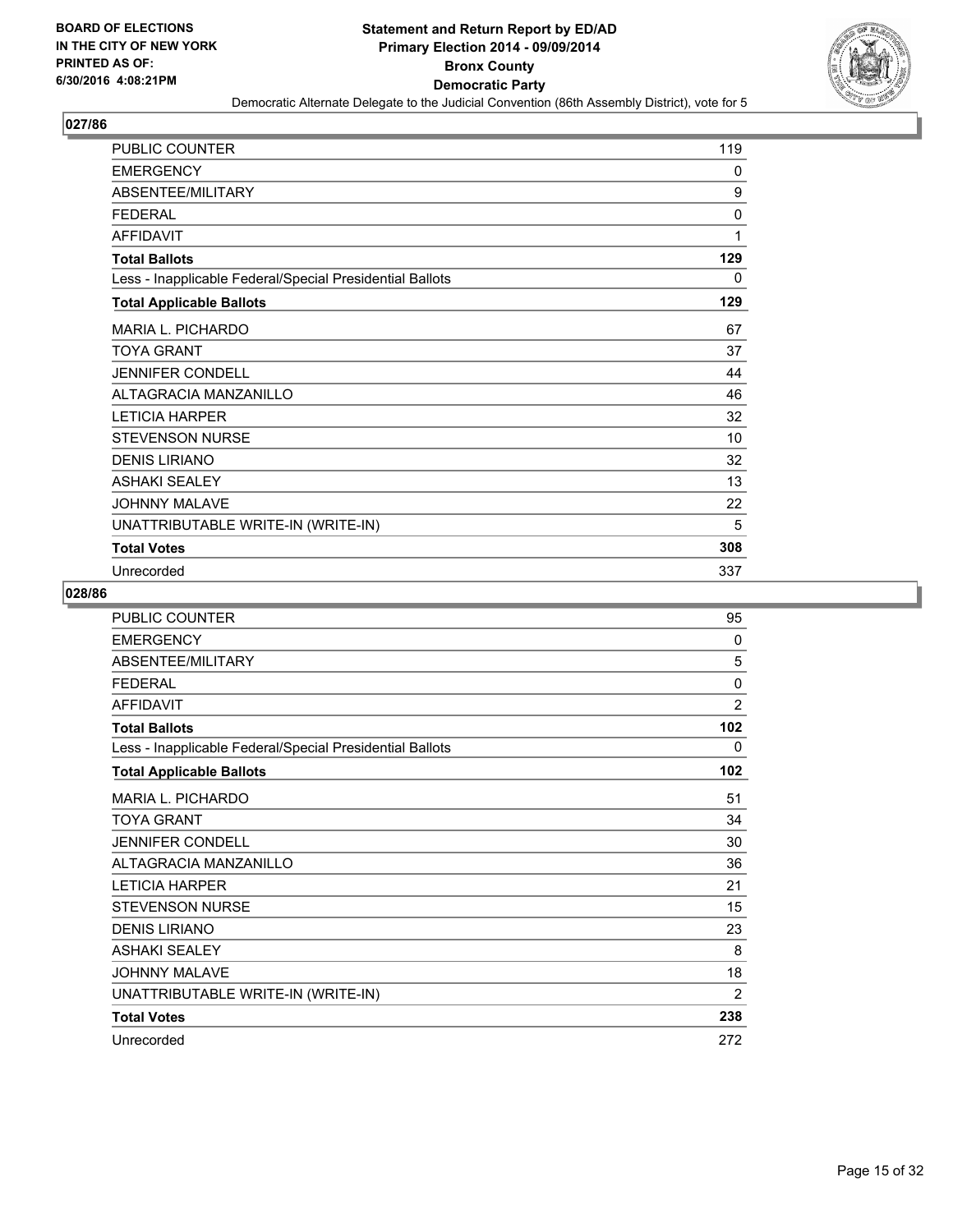![](_page_15_Picture_2.jpeg)

| <b>PUBLIC COUNTER</b>                                    | 74           |
|----------------------------------------------------------|--------------|
| <b>EMERGENCY</b>                                         | 0            |
| ABSENTEE/MILITARY                                        | 1            |
| <b>FEDERAL</b>                                           | $\mathbf{0}$ |
| <b>AFFIDAVIT</b>                                         | 0            |
| <b>Total Ballots</b>                                     | 75           |
| Less - Inapplicable Federal/Special Presidential Ballots | $\mathbf{0}$ |
| <b>Total Applicable Ballots</b>                          | 75           |
| MARIA L. PICHARDO                                        | 29           |
| <b>TOYA GRANT</b>                                        | 12           |
| <b>JENNIFER CONDELL</b>                                  | 12           |
| ALTAGRACIA MANZANILLO                                    | 10           |
| <b>LETICIA HARPER</b>                                    | 13           |
| <b>STEVENSON NURSE</b>                                   | 7            |
| <b>DENIS LIRIANO</b>                                     | 16           |
| <b>ASHAKI SEALEY</b>                                     | 6            |
| <b>JOHNNY MALAVE</b>                                     | 9            |
| UNATTRIBUTABLE WRITE-IN (WRITE-IN)                       | 3            |
| <b>Total Votes</b>                                       | 117          |
| Unrecorded                                               | 258          |

| PUBLIC COUNTER                                           | 146            |
|----------------------------------------------------------|----------------|
| <b>EMERGENCY</b>                                         | 0              |
| ABSENTEE/MILITARY                                        | $\mathbf{0}$   |
| <b>FEDERAL</b>                                           | 0              |
| <b>AFFIDAVIT</b>                                         | $\overline{2}$ |
| <b>Total Ballots</b>                                     | 148            |
| Less - Inapplicable Federal/Special Presidential Ballots | 0              |
| <b>Total Applicable Ballots</b>                          | 148            |
| <b>MARIA L. PICHARDO</b>                                 | 56             |
| <b>TOYA GRANT</b>                                        | 30             |
| <b>JENNIFER CONDELL</b>                                  | 23             |
| ALTAGRACIA MANZANILLO                                    | 11             |
| <b>LETICIA HARPER</b>                                    | 30             |
| <b>STEVENSON NURSE</b>                                   | 15             |
| <b>DENIS LIRIANO</b>                                     | 34             |
| <b>ASHAKI SEALEY</b>                                     | 11             |
| <b>JOHNNY MALAVE</b>                                     | 13             |
| UNATTRIBUTABLE WRITE-IN (WRITE-IN)                       | 1              |
| <b>Total Votes</b>                                       | 224            |
| Unrecorded                                               | 516            |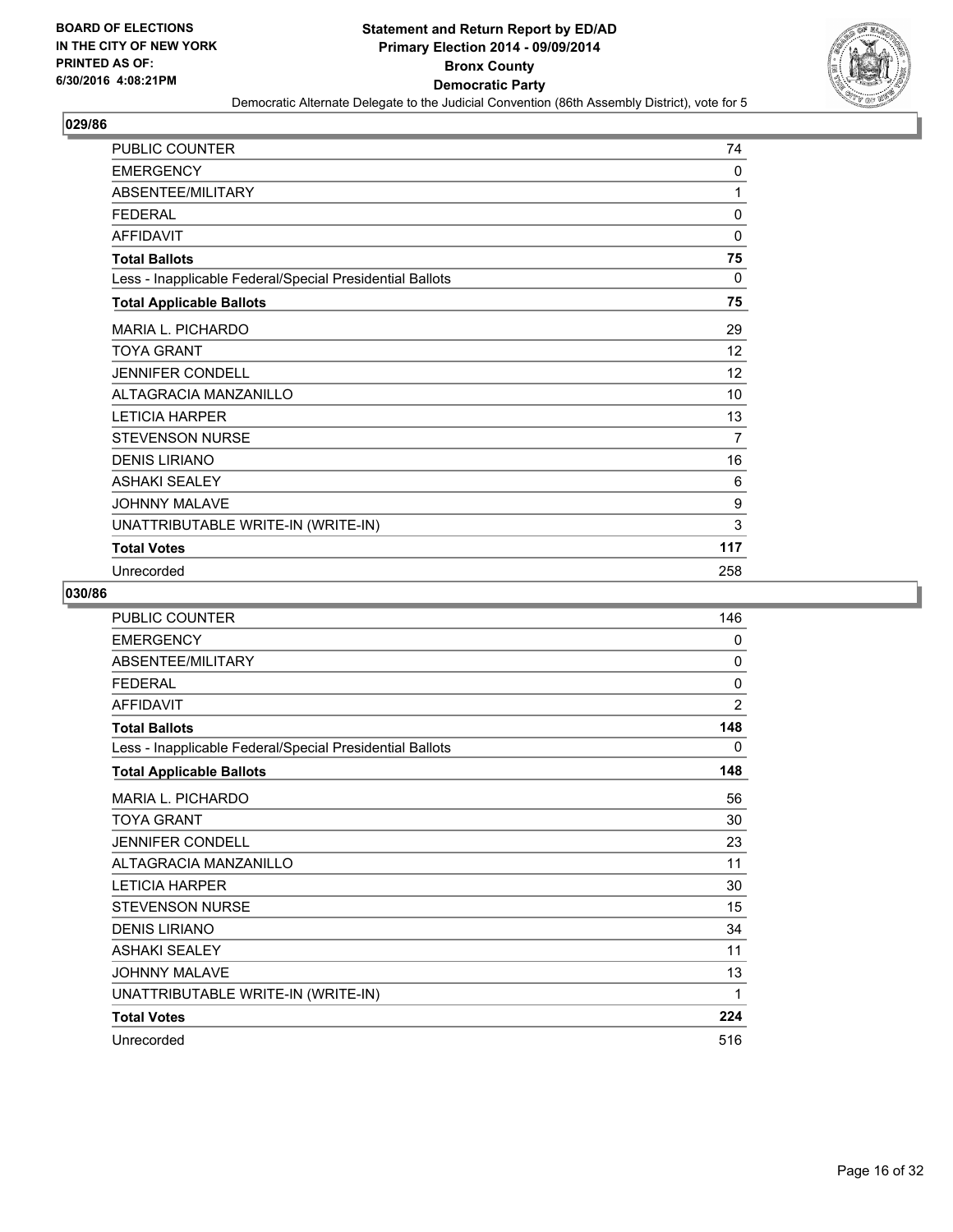![](_page_16_Picture_2.jpeg)

| PUBLIC COUNTER                                           | 95             |
|----------------------------------------------------------|----------------|
| <b>EMERGENCY</b>                                         | 0              |
| ABSENTEE/MILITARY                                        | 1              |
| <b>FEDERAL</b>                                           | 0              |
| <b>AFFIDAVIT</b>                                         | 1              |
| <b>Total Ballots</b>                                     | 97             |
| Less - Inapplicable Federal/Special Presidential Ballots | $\Omega$       |
| <b>Total Applicable Ballots</b>                          | 97             |
| <b>MARIA L. PICHARDO</b>                                 | 39             |
| <b>TOYA GRANT</b>                                        | 32             |
| <b>JENNIFER CONDELL</b>                                  | 35             |
| ALTAGRACIA MANZANILLO                                    | 32             |
| <b>LETICIA HARPER</b>                                    | 25             |
| <b>STEVENSON NURSE</b>                                   | 7              |
| <b>DENIS LIRIANO</b>                                     | 21             |
| <b>ASHAKI SEALEY</b>                                     | 10             |
| <b>JOHNNY MALAVE</b>                                     | 10             |
| UNATTRIBUTABLE WRITE-IN (WRITE-IN)                       | $\overline{2}$ |
| <b>Total Votes</b>                                       | 213            |
| Unrecorded                                               | 272            |

| <b>PUBLIC COUNTER</b>                                    | 96             |
|----------------------------------------------------------|----------------|
| <b>EMERGENCY</b>                                         | $\mathbf{0}$   |
| ABSENTEE/MILITARY                                        | $\overline{2}$ |
| <b>FEDERAL</b>                                           | 0              |
| <b>AFFIDAVIT</b>                                         | 1              |
| <b>Total Ballots</b>                                     | 99             |
| Less - Inapplicable Federal/Special Presidential Ballots | 0              |
| <b>Total Applicable Ballots</b>                          | 99             |
| MARIA L. PICHARDO                                        | 42             |
| <b>TOYA GRANT</b>                                        | 21             |
| <b>JENNIFER CONDELL</b>                                  | 12             |
| <b>ALTAGRACIA MANZANILLO</b>                             | 17             |
| <b>LETICIA HARPER</b>                                    | 23             |
| <b>STEVENSON NURSE</b>                                   | 12             |
| <b>DENIS LIRIANO</b>                                     | 20             |
| <b>ASHAKI SEALEY</b>                                     | 15             |
| <b>JOHNNY MALAVE</b>                                     | 15             |
| CHARLES RANGEL (WRITE-IN)                                | 1              |
| <b>Total Votes</b>                                       | 178            |
| Unrecorded                                               | 317            |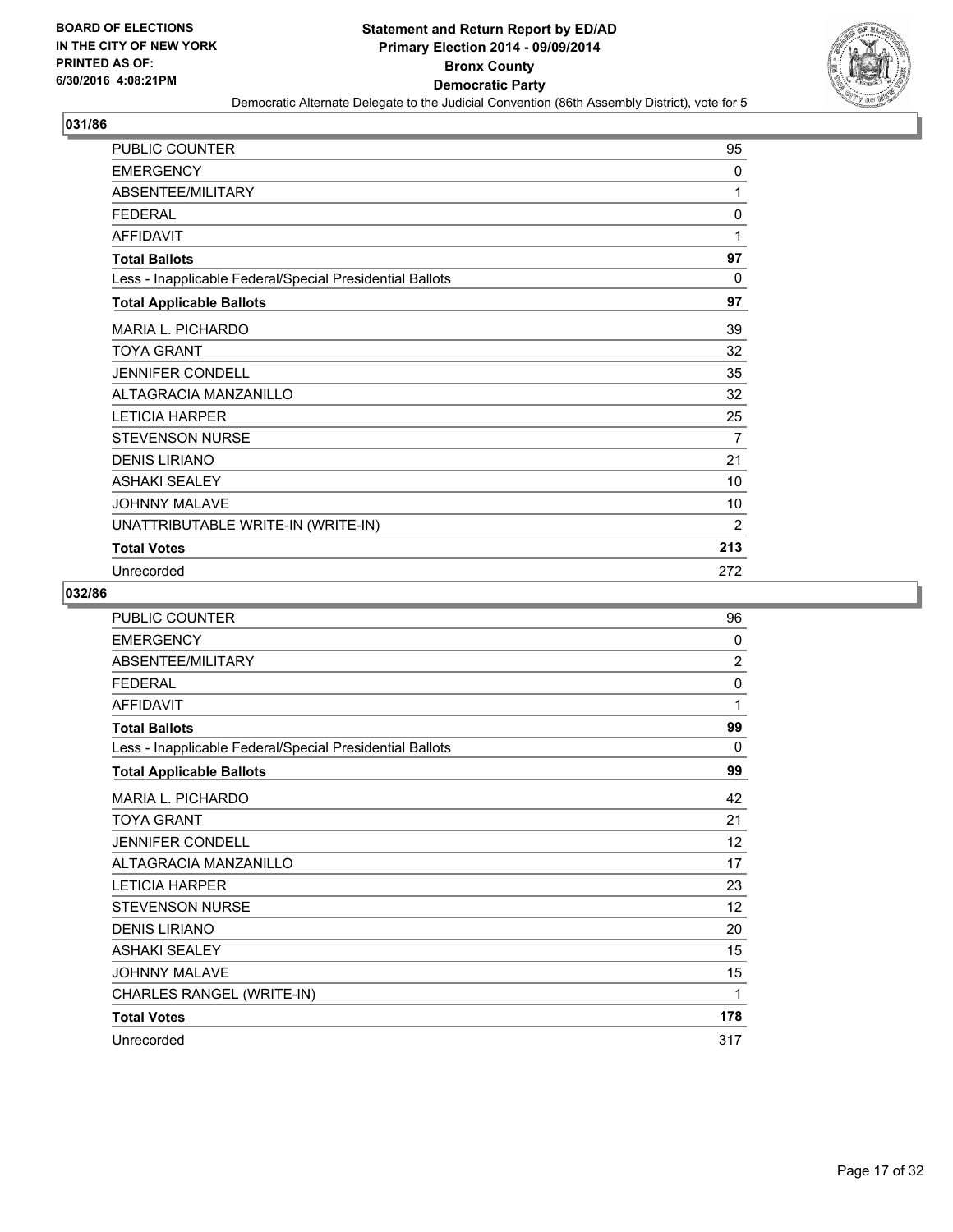![](_page_17_Picture_2.jpeg)

| PUBLIC COUNTER                                           | 152 |
|----------------------------------------------------------|-----|
| <b>EMERGENCY</b>                                         | 0   |
| ABSENTEE/MILITARY                                        | 4   |
| <b>FEDERAL</b>                                           | 0   |
| <b>AFFIDAVIT</b>                                         | 1   |
| <b>Total Ballots</b>                                     | 157 |
| Less - Inapplicable Federal/Special Presidential Ballots | 0   |
| <b>Total Applicable Ballots</b>                          | 157 |
| MARIA L. PICHARDO                                        | 63  |
| <b>TOYA GRANT</b>                                        | 33  |
| <b>JENNIFER CONDELL</b>                                  | 28  |
| ALTAGRACIA MANZANILLO                                    | 35  |
| <b>LETICIA HARPER</b>                                    | 32  |
| <b>STEVENSON NURSE</b>                                   | 14  |
| <b>DENIS LIRIANO</b>                                     | 36  |
| <b>ASHAKI SEALEY</b>                                     | 16  |
| <b>JOHNNY MALAVE</b>                                     | 21  |
| UNATTRIBUTABLE WRITE-IN (WRITE-IN)                       | 3   |
| <b>Total Votes</b>                                       | 281 |
| Unrecorded                                               | 504 |

| <b>PUBLIC COUNTER</b>                                    | 74             |
|----------------------------------------------------------|----------------|
| <b>EMERGENCY</b>                                         | 0              |
| ABSENTEE/MILITARY                                        | 4              |
| <b>FEDERAL</b>                                           | $\mathbf{0}$   |
| <b>AFFIDAVIT</b>                                         | $\overline{2}$ |
| <b>Total Ballots</b>                                     | 80             |
| Less - Inapplicable Federal/Special Presidential Ballots | 0              |
| <b>Total Applicable Ballots</b>                          | 80             |
| <b>MARIA L. PICHARDO</b>                                 | 29             |
| <b>TOYA GRANT</b>                                        | 14             |
| <b>JENNIFER CONDELL</b>                                  | 18             |
| ALTAGRACIA MANZANILLO                                    | 13             |
| <b>LETICIA HARPER</b>                                    | 18             |
| <b>STEVENSON NURSE</b>                                   | 14             |
| <b>DENIS LIRIANO</b>                                     | 24             |
| <b>ASHAKI SEALEY</b>                                     | 11             |
| <b>JOHNNY MALAVE</b>                                     | 13             |
| <b>Total Votes</b>                                       | 154            |
| Unrecorded                                               | 246            |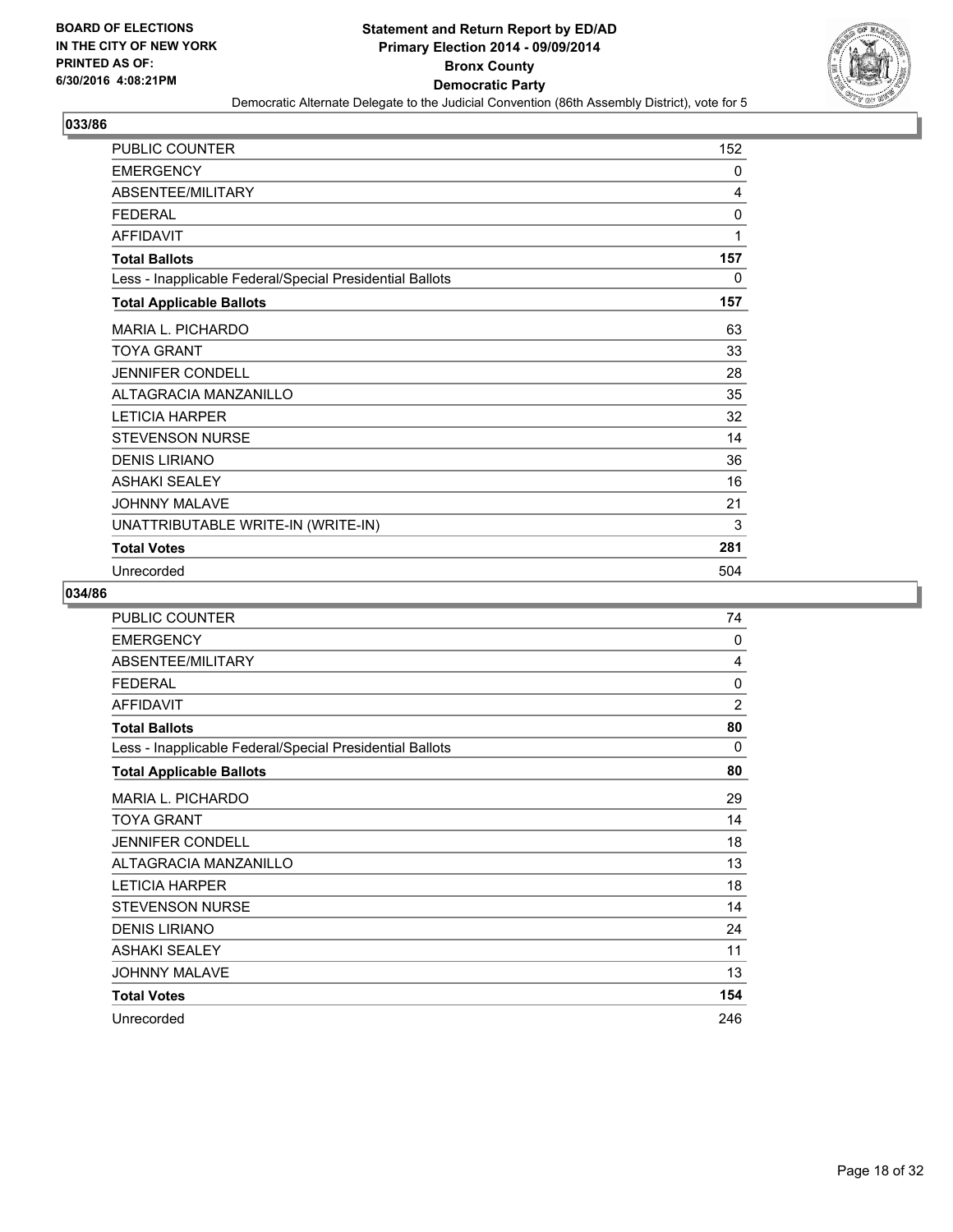![](_page_18_Picture_2.jpeg)

| PUBLIC COUNTER                                           | 105            |
|----------------------------------------------------------|----------------|
| <b>EMERGENCY</b>                                         | 0              |
| ABSENTEE/MILITARY                                        | $\overline{2}$ |
| <b>FEDERAL</b>                                           | 0              |
| <b>AFFIDAVIT</b>                                         | 0              |
| <b>Total Ballots</b>                                     | 107            |
| Less - Inapplicable Federal/Special Presidential Ballots | $\mathbf{0}$   |
| <b>Total Applicable Ballots</b>                          | 107            |
| <b>MARIA L. PICHARDO</b>                                 | 39             |
| <b>TOYA GRANT</b>                                        | 16             |
| <b>JENNIFER CONDELL</b>                                  | 17             |
| ALTAGRACIA MANZANILLO                                    | 16             |
| <b>LETICIA HARPER</b>                                    | 21             |
| <b>STEVENSON NURSE</b>                                   | 12             |
| <b>DENIS LIRIANO</b>                                     | 25             |
| <b>ASHAKI SEALEY</b>                                     | 12             |
| <b>JOHNNY MALAVE</b>                                     | 11             |
| <b>Total Votes</b>                                       | 169            |
| Unrecorded                                               | 366            |

| <b>PUBLIC COUNTER</b>                                    | 94           |
|----------------------------------------------------------|--------------|
| <b>EMERGENCY</b>                                         | $\mathbf{0}$ |
| ABSENTEE/MILITARY                                        | 3            |
| <b>FEDERAL</b>                                           | 0            |
| <b>AFFIDAVIT</b>                                         | 1            |
| <b>Total Ballots</b>                                     | 98           |
| Less - Inapplicable Federal/Special Presidential Ballots | 0            |
| <b>Total Applicable Ballots</b>                          | 98           |
| MARIA L. PICHARDO                                        | 42           |
| <b>TOYA GRANT</b>                                        | 15           |
| <b>JENNIFER CONDELL</b>                                  | 21           |
| ALTAGRACIA MANZANILLO                                    | 10           |
| <b>LETICIA HARPER</b>                                    | 20           |
| <b>STEVENSON NURSE</b>                                   | 7            |
| <b>DENIS LIRIANO</b>                                     | 21           |
| <b>ASHAKI SEALEY</b>                                     | 7            |
| <b>JOHNNY MALAVE</b>                                     | 9            |
| <b>Total Votes</b>                                       | 152          |
| Unrecorded                                               | 338          |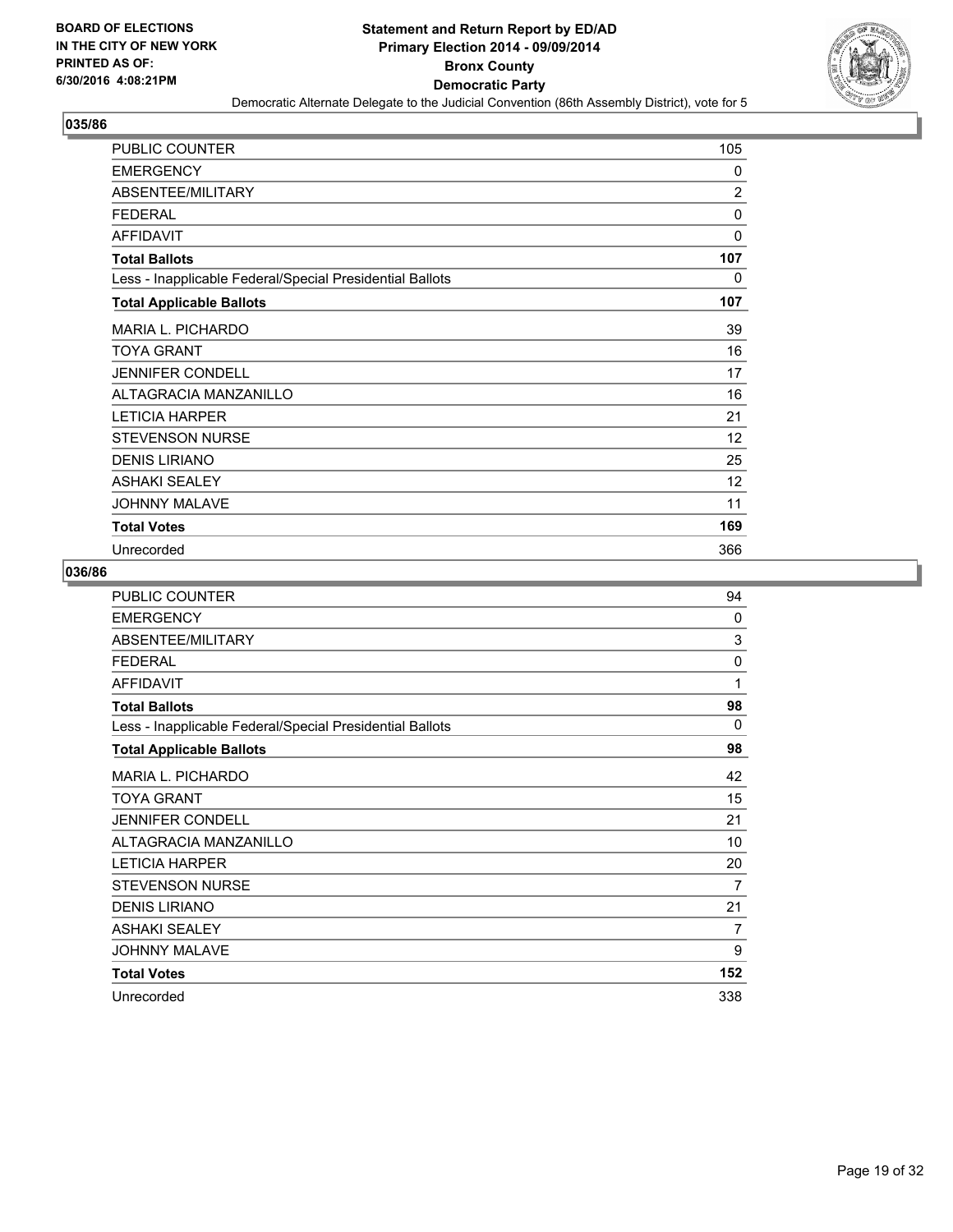![](_page_19_Picture_2.jpeg)

| <b>PUBLIC COUNTER</b>                                    | 37             |
|----------------------------------------------------------|----------------|
| <b>EMERGENCY</b>                                         | 0              |
| ABSENTEE/MILITARY                                        | 1              |
| <b>FEDERAL</b>                                           | $\mathbf{0}$   |
| <b>AFFIDAVIT</b>                                         | 1              |
| <b>Total Ballots</b>                                     | 39             |
| Less - Inapplicable Federal/Special Presidential Ballots | $\Omega$       |
| <b>Total Applicable Ballots</b>                          | 39             |
| MARIA L. PICHARDO                                        | 17             |
| <b>TOYA GRANT</b>                                        | 4              |
| <b>JENNIFER CONDELL</b>                                  | $\overline{7}$ |
| <b>ALTAGRACIA MANZANILLO</b>                             | 9              |
| <b>LETICIA HARPER</b>                                    | 9              |
| <b>STEVENSON NURSE</b>                                   | 3              |
| <b>DENIS LIRIANO</b>                                     | 10             |
| <b>ASHAKI SEALEY</b>                                     | 3              |
| <b>JOHNNY MALAVE</b>                                     | $\overline{2}$ |
| FRANCISCO FELIZ (WRITE-IN)                               | 1              |
| <b>Total Votes</b>                                       | 65             |
| Unrecorded                                               | 130            |

| <b>PUBLIC COUNTER</b>                                    | 42             |
|----------------------------------------------------------|----------------|
| <b>EMERGENCY</b>                                         | $\mathbf{0}$   |
| ABSENTEE/MILITARY                                        | $\overline{2}$ |
| <b>FEDERAL</b>                                           | 0              |
| <b>AFFIDAVIT</b>                                         | 1              |
| <b>Total Ballots</b>                                     | 45             |
| Less - Inapplicable Federal/Special Presidential Ballots | 0              |
| <b>Total Applicable Ballots</b>                          | 45             |
| <b>MARIA L. PICHARDO</b>                                 | 20             |
| <b>TOYA GRANT</b>                                        | 13             |
| <b>JENNIFER CONDELL</b>                                  | 20             |
| ALTAGRACIA MANZANILLO                                    | 12             |
| <b>LETICIA HARPER</b>                                    | 16             |
| <b>STEVENSON NURSE</b>                                   | $\overline{7}$ |
| <b>DENIS LIRIANO</b>                                     | 19             |
| <b>ASHAKI SEALEY</b>                                     | 6              |
| <b>JOHNNY MALAVE</b>                                     | 8              |
| <b>Total Votes</b>                                       | 121            |
| Unrecorded                                               | 104            |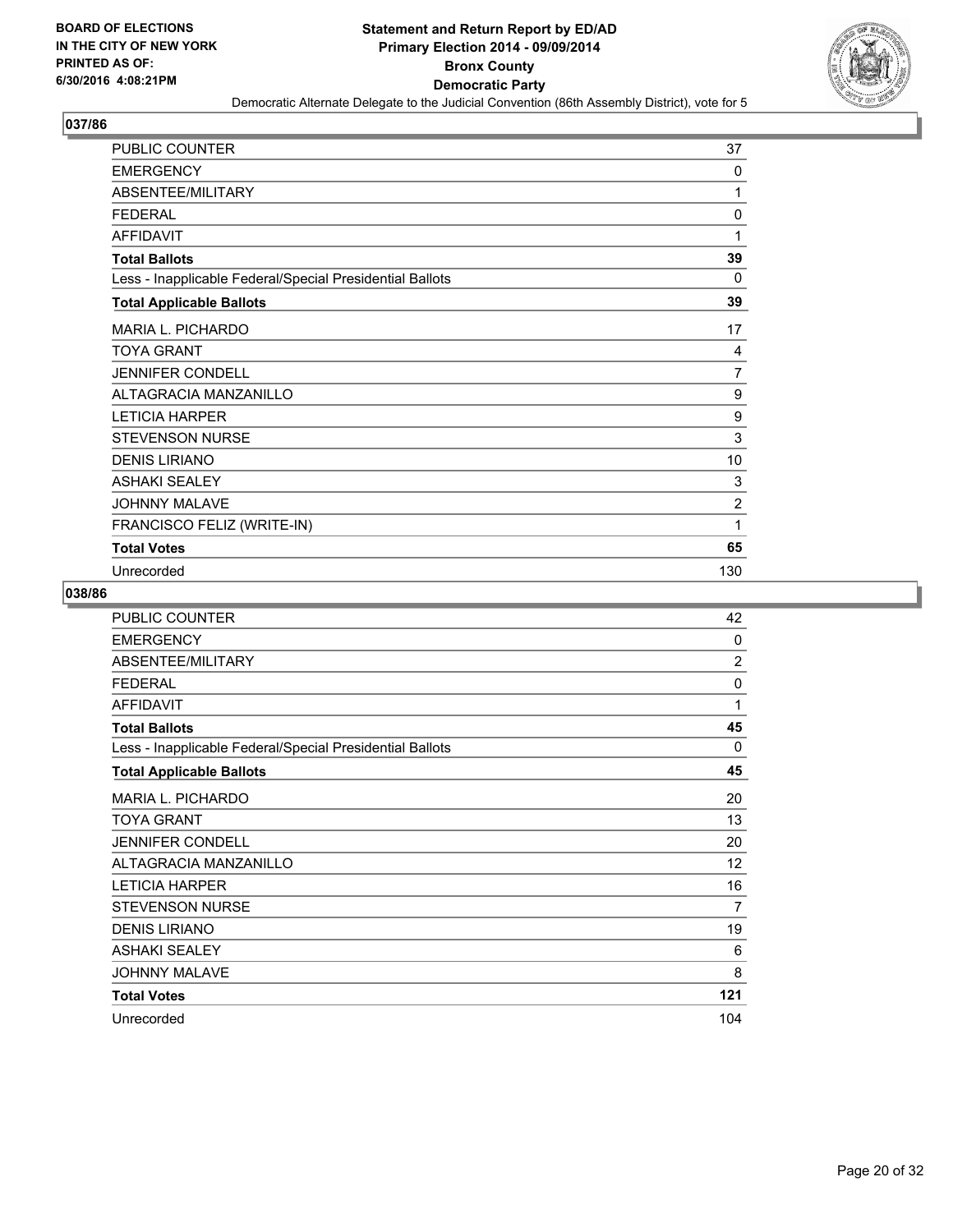![](_page_20_Picture_2.jpeg)

| PUBLIC COUNTER                                           | 51       |
|----------------------------------------------------------|----------|
| <b>EMERGENCY</b>                                         | 0        |
| ABSENTEE/MILITARY                                        | 1        |
| <b>FEDERAL</b>                                           | 0        |
| <b>AFFIDAVIT</b>                                         | 0        |
| <b>Total Ballots</b>                                     | 52       |
| Less - Inapplicable Federal/Special Presidential Ballots | $\Omega$ |
| <b>Total Applicable Ballots</b>                          | 52       |
| <b>MARIA L. PICHARDO</b>                                 | 23       |
| <b>TOYA GRANT</b>                                        | 9        |
| <b>JENNIFER CONDELL</b>                                  | 11       |
| ALTAGRACIA MANZANILLO                                    | 6        |
| <b>LETICIA HARPER</b>                                    | 16       |
| <b>STEVENSON NURSE</b>                                   | 8        |
| <b>DENIS LIRIANO</b>                                     | 12       |
| <b>ASHAKI SEALEY</b>                                     | 3        |
| <b>JOHNNY MALAVE</b>                                     | 4        |
| <b>Total Votes</b>                                       | 92       |
| Unrecorded                                               | 168      |

| PUBLIC COUNTER                                           | 57           |
|----------------------------------------------------------|--------------|
| <b>EMERGENCY</b>                                         | $\mathbf{0}$ |
| ABSENTEE/MILITARY                                        | 1            |
| <b>FEDERAL</b>                                           | 0            |
| <b>AFFIDAVIT</b>                                         | $\mathbf{0}$ |
| <b>Total Ballots</b>                                     | 58           |
| Less - Inapplicable Federal/Special Presidential Ballots | 0            |
| <b>Total Applicable Ballots</b>                          | 58           |
| MARIA L. PICHARDO                                        | 19           |
| <b>TOYA GRANT</b>                                        | 11           |
| <b>JENNIFER CONDELL</b>                                  | 11           |
| ALTAGRACIA MANZANILLO                                    | 10           |
| <b>LETICIA HARPER</b>                                    | 12           |
| <b>STEVENSON NURSE</b>                                   | 7            |
| <b>DENIS LIRIANO</b>                                     | 17           |
| <b>ASHAKI SEALEY</b>                                     | 10           |
| <b>JOHNNY MALAVE</b>                                     | 9            |
| <b>Total Votes</b>                                       | 106          |
| Unrecorded                                               | 184          |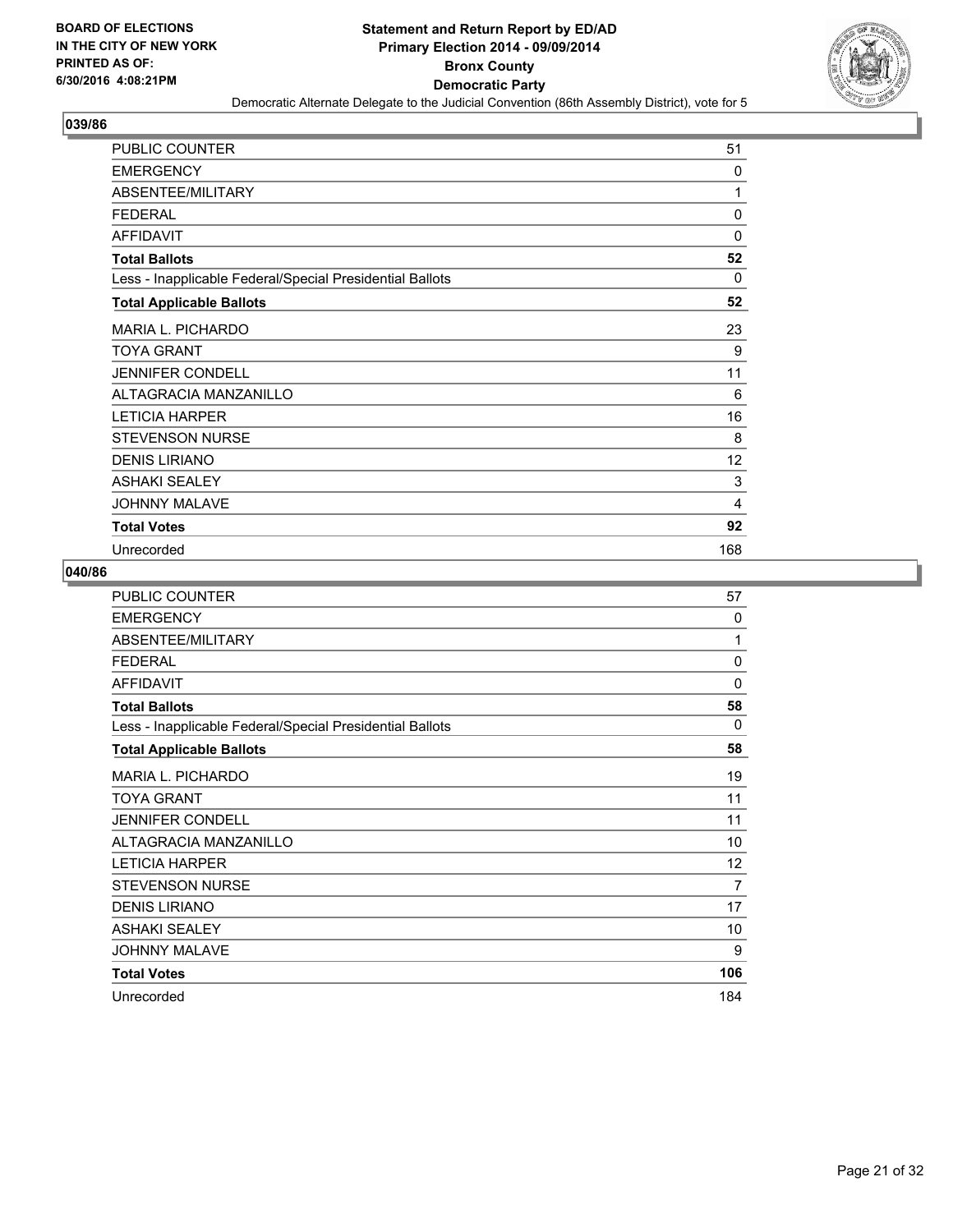![](_page_21_Picture_2.jpeg)

| PUBLIC COUNTER                                           | 30             |
|----------------------------------------------------------|----------------|
| <b>EMERGENCY</b>                                         | 0              |
| <b>ABSENTEE/MILITARY</b>                                 | 1              |
| <b>FEDERAL</b>                                           | $\mathbf 0$    |
| <b>AFFIDAVIT</b>                                         | 1              |
| <b>Total Ballots</b>                                     | 32             |
| Less - Inapplicable Federal/Special Presidential Ballots | $\Omega$       |
| <b>Total Applicable Ballots</b>                          | 32             |
| <b>MARIA L. PICHARDO</b>                                 | 11             |
| <b>TOYA GRANT</b>                                        | 4              |
| <b>JENNIFER CONDELL</b>                                  | 6              |
| <b>ALTAGRACIA MANZANILLO</b>                             | 5              |
| <b>LETICIA HARPER</b>                                    | 10             |
| <b>STEVENSON NURSE</b>                                   | 3              |
| <b>DENIS LIRIANO</b>                                     | 9              |
| <b>ASHAKI SEALEY</b>                                     | $\overline{2}$ |
| <b>JOHNNY MALAVE</b>                                     | 9              |
| <b>Total Votes</b>                                       | 59             |
| Unrecorded                                               | 101            |

| <b>EMERGENCY</b><br>0<br>ABSENTEE/MILITARY<br>0<br><b>FEDERAL</b><br>0<br><b>AFFIDAVIT</b><br>0<br><b>Total Ballots</b><br>0<br>$\Omega$<br>Less - Inapplicable Federal/Special Presidential Ballots<br><b>Total Applicable Ballots</b><br>0<br><b>MARIA L. PICHARDO</b><br>0<br><b>TOYA GRANT</b><br>0<br><b>JENNIFER CONDELL</b><br>0<br>ALTAGRACIA MANZANILLO<br>0<br><b>LETICIA HARPER</b><br>0 |
|-----------------------------------------------------------------------------------------------------------------------------------------------------------------------------------------------------------------------------------------------------------------------------------------------------------------------------------------------------------------------------------------------------|
|                                                                                                                                                                                                                                                                                                                                                                                                     |
|                                                                                                                                                                                                                                                                                                                                                                                                     |
|                                                                                                                                                                                                                                                                                                                                                                                                     |
|                                                                                                                                                                                                                                                                                                                                                                                                     |
|                                                                                                                                                                                                                                                                                                                                                                                                     |
|                                                                                                                                                                                                                                                                                                                                                                                                     |
|                                                                                                                                                                                                                                                                                                                                                                                                     |
|                                                                                                                                                                                                                                                                                                                                                                                                     |
|                                                                                                                                                                                                                                                                                                                                                                                                     |
|                                                                                                                                                                                                                                                                                                                                                                                                     |
|                                                                                                                                                                                                                                                                                                                                                                                                     |
|                                                                                                                                                                                                                                                                                                                                                                                                     |
| <b>STEVENSON NURSE</b><br>0                                                                                                                                                                                                                                                                                                                                                                         |
| <b>DENIS LIRIANO</b><br>0                                                                                                                                                                                                                                                                                                                                                                           |
| <b>ASHAKI SEALEY</b><br>0                                                                                                                                                                                                                                                                                                                                                                           |
| <b>JOHNNY MALAVE</b><br>$\Omega$                                                                                                                                                                                                                                                                                                                                                                    |
| $\mathbf{0}$<br><b>Total Votes</b>                                                                                                                                                                                                                                                                                                                                                                  |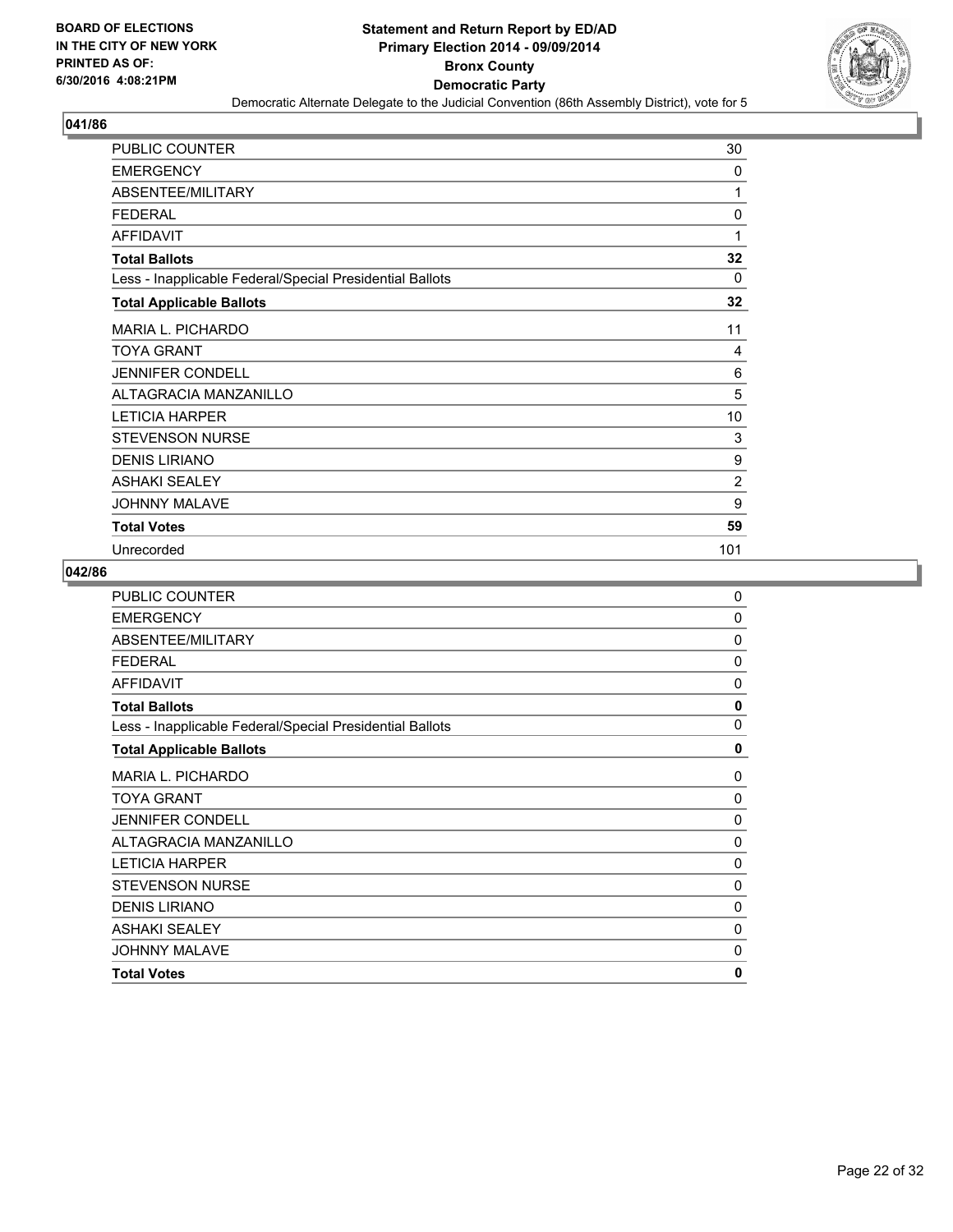![](_page_22_Picture_2.jpeg)

| PUBLIC COUNTER                                           | 6              |
|----------------------------------------------------------|----------------|
| <b>EMERGENCY</b>                                         | 0              |
| <b>ABSENTEE/MILITARY</b>                                 | 0              |
| <b>FEDERAL</b>                                           | 0              |
| <b>AFFIDAVIT</b>                                         | 0              |
| <b>Total Ballots</b>                                     | 6              |
| Less - Inapplicable Federal/Special Presidential Ballots | $\mathbf{0}$   |
| <b>Total Applicable Ballots</b>                          | 6              |
| <b>MARIA L. PICHARDO</b>                                 | 1              |
| <b>TOYA GRANT</b>                                        | $\overline{2}$ |
| <b>JENNIFER CONDELL</b>                                  | 1              |
| <b>ALTAGRACIA MANZANILLO</b>                             | 3              |
| <b>LETICIA HARPER</b>                                    | $\overline{2}$ |
| <b>STEVENSON NURSE</b>                                   | 0              |
| <b>DENIS LIRIANO</b>                                     | 3              |
| <b>ASHAKI SEALEY</b>                                     | 0              |
| <b>JOHNNY MALAVE</b>                                     | 3              |
| <b>Total Votes</b>                                       | 15             |
| Unrecorded                                               | 15             |

| <b>PUBLIC COUNTER</b>                                    | 22             |
|----------------------------------------------------------|----------------|
| <b>EMERGENCY</b>                                         | $\mathbf{0}$   |
| ABSENTEE/MILITARY                                        | 4              |
| <b>FEDERAL</b>                                           | 0              |
| <b>AFFIDAVIT</b>                                         | $\Omega$       |
| <b>Total Ballots</b>                                     | 26             |
| Less - Inapplicable Federal/Special Presidential Ballots | 0              |
| <b>Total Applicable Ballots</b>                          | 26             |
| MARIA L. PICHARDO                                        | 14             |
| <b>TOYA GRANT</b>                                        | 9              |
| <b>JENNIFER CONDELL</b>                                  | 8              |
| ALTAGRACIA MANZANILLO                                    | 8              |
| <b>LETICIA HARPER</b>                                    | 9              |
| <b>STEVENSON NURSE</b>                                   | 6              |
| <b>DENIS LIRIANO</b>                                     | 6              |
| <b>ASHAKI SEALEY</b>                                     | $\overline{2}$ |
| <b>JOHNNY MALAVE</b>                                     | 7              |
| <b>Total Votes</b>                                       | 69             |
| Unrecorded                                               | 61             |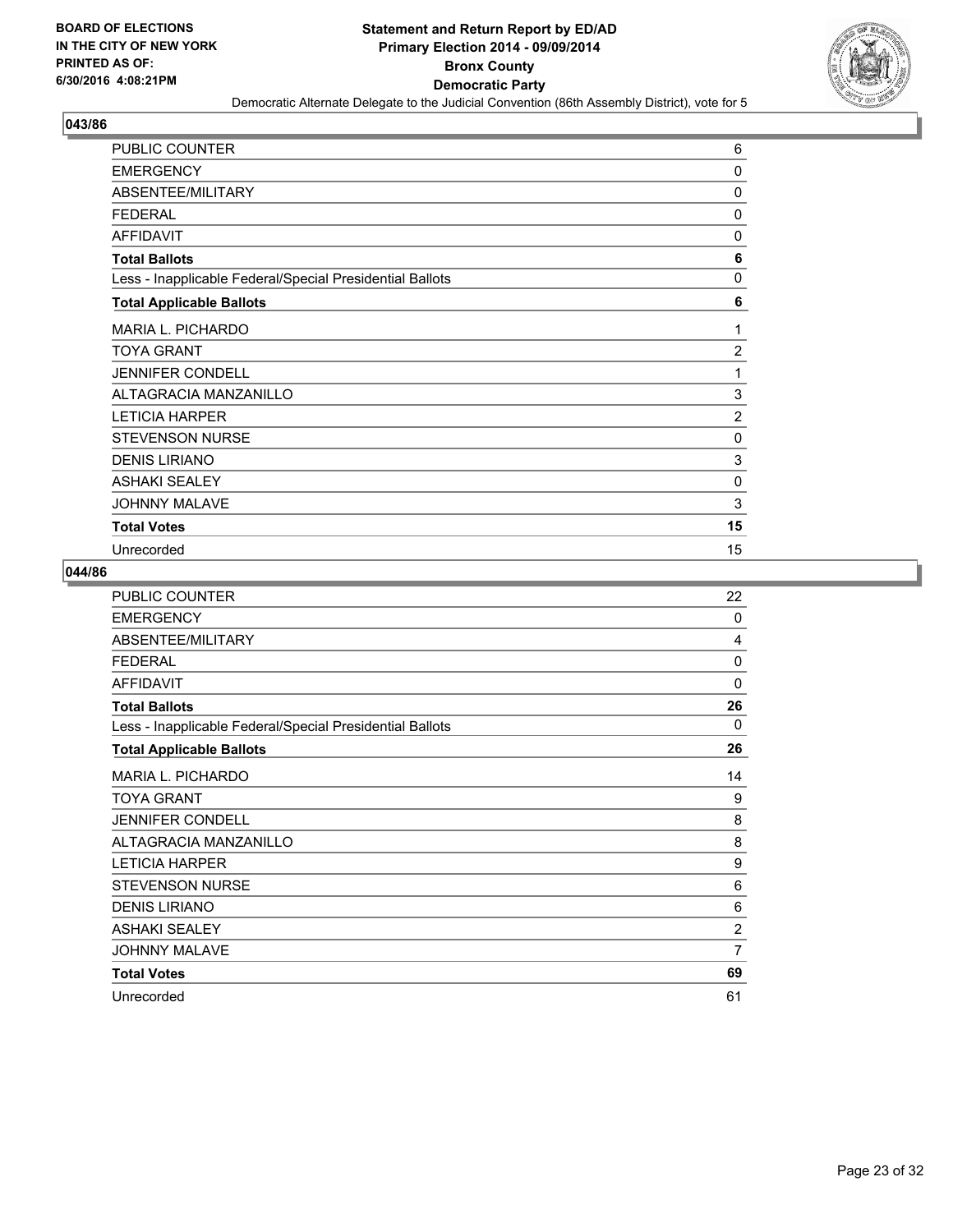![](_page_23_Picture_2.jpeg)

| PUBLIC COUNTER                                           | 58             |
|----------------------------------------------------------|----------------|
| <b>EMERGENCY</b>                                         | 0              |
| <b>ABSENTEE/MILITARY</b>                                 | 1              |
| <b>FEDERAL</b>                                           | 0              |
| <b>AFFIDAVIT</b>                                         | 1              |
| <b>Total Ballots</b>                                     | 60             |
| Less - Inapplicable Federal/Special Presidential Ballots | $\Omega$       |
| <b>Total Applicable Ballots</b>                          | 60             |
| <b>MARIA L. PICHARDO</b>                                 | 17             |
| <b>TOYA GRANT</b>                                        | 9              |
| <b>JENNIFER CONDELL</b>                                  | 15             |
| <b>ALTAGRACIA MANZANILLO</b>                             | 6              |
| <b>LETICIA HARPER</b>                                    | 13             |
| <b>STEVENSON NURSE</b>                                   | 9              |
| <b>DENIS LIRIANO</b>                                     | $\overline{7}$ |
| <b>ASHAKI SEALEY</b>                                     | 3              |
| <b>JOHNNY MALAVE</b>                                     | 9              |
| <b>Total Votes</b>                                       | 88             |
| Unrecorded                                               | 212            |

| PUBLIC COUNTER                                           | 30           |
|----------------------------------------------------------|--------------|
| <b>EMERGENCY</b>                                         | 0            |
| ABSENTEE/MILITARY                                        | 0            |
| <b>FEDERAL</b>                                           | $\mathbf{0}$ |
| <b>AFFIDAVIT</b>                                         | $\mathbf{0}$ |
| <b>Total Ballots</b>                                     | 30           |
| Less - Inapplicable Federal/Special Presidential Ballots | 0            |
| <b>Total Applicable Ballots</b>                          | 30           |
| <b>MARIA L. PICHARDO</b>                                 | 13           |
| TOYA GRANT                                               | 1            |
| <b>JENNIFER CONDELL</b>                                  | 5            |
| ALTAGRACIA MANZANILLO                                    | 4            |
| <b>LETICIA HARPER</b>                                    | 7            |
| <b>STEVENSON NURSE</b>                                   | 3            |
| <b>DENIS LIRIANO</b>                                     | 8            |
| <b>ASHAKI SEALEY</b>                                     | 3            |
| <b>JOHNNY MALAVE</b>                                     | 4            |
| <b>Total Votes</b>                                       | 48           |
| Unrecorded                                               | 102          |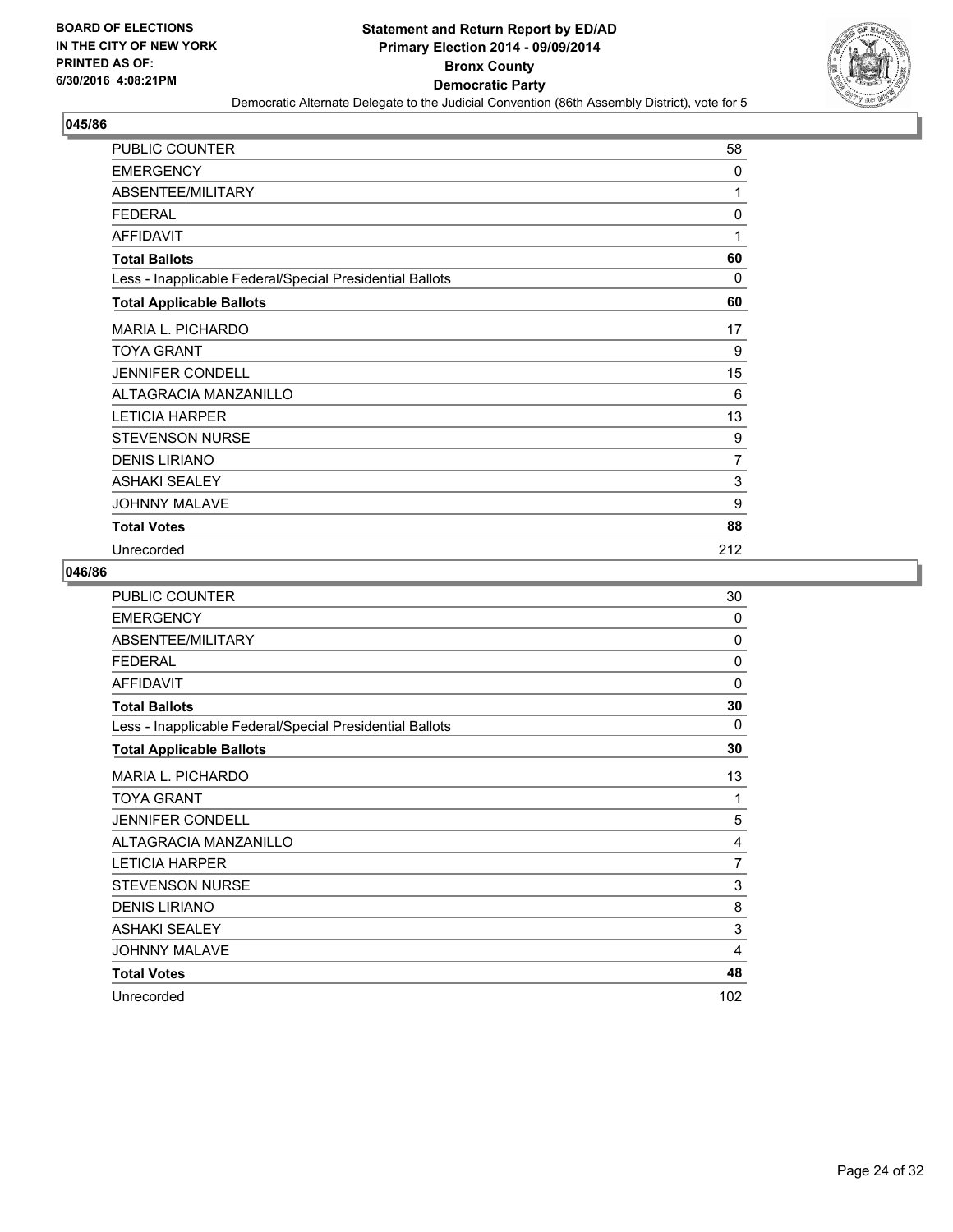![](_page_24_Picture_2.jpeg)

| <b>PUBLIC COUNTER</b>                                    | 77       |
|----------------------------------------------------------|----------|
| <b>EMERGENCY</b>                                         | 0        |
| ABSENTEE/MILITARY                                        | 1        |
| <b>FEDERAL</b>                                           | 0        |
| <b>AFFIDAVIT</b>                                         | 1        |
| <b>Total Ballots</b>                                     | 79       |
| Less - Inapplicable Federal/Special Presidential Ballots | $\Omega$ |
| <b>Total Applicable Ballots</b>                          | 79       |
| <b>MARIA L. PICHARDO</b>                                 | 22       |
| <b>TOYA GRANT</b>                                        | 19       |
| <b>JENNIFER CONDELL</b>                                  | 13       |
| ALTAGRACIA MANZANILLO                                    | 7        |
| <b>LETICIA HARPER</b>                                    | 19       |
| <b>STEVENSON NURSE</b>                                   | 9        |
| <b>DENIS LIRIANO</b>                                     | 10       |
| <b>ASHAKI SEALEY</b>                                     | 6        |
| <b>JOHNNY MALAVE</b>                                     | 6        |
| <b>Total Votes</b>                                       | 111      |
| Unrecorded                                               | 284      |

| <b>PUBLIC COUNTER</b>                                    | 34             |
|----------------------------------------------------------|----------------|
| <b>EMERGENCY</b>                                         | 0              |
| ABSENTEE/MILITARY                                        | 0              |
| <b>FEDERAL</b>                                           | $\Omega$       |
| <b>AFFIDAVIT</b>                                         | $\Omega$       |
| <b>Total Ballots</b>                                     | 34             |
| Less - Inapplicable Federal/Special Presidential Ballots | 0              |
| <b>Total Applicable Ballots</b>                          | 34             |
| <b>MARIA L. PICHARDO</b>                                 | 18             |
| <b>TOYA GRANT</b>                                        | 4              |
| <b>JENNIFER CONDELL</b>                                  | 4              |
| ALTAGRACIA MANZANILLO                                    | 7              |
| <b>LETICIA HARPER</b>                                    | 10             |
| <b>STEVENSON NURSE</b>                                   | $\overline{2}$ |
| <b>DENIS LIRIANO</b>                                     | 6              |
| <b>ASHAKI SEALEY</b>                                     | 3              |
| <b>JOHNNY MALAVE</b>                                     | 6              |
| <b>Total Votes</b>                                       | 60             |
| Unrecorded                                               | 110            |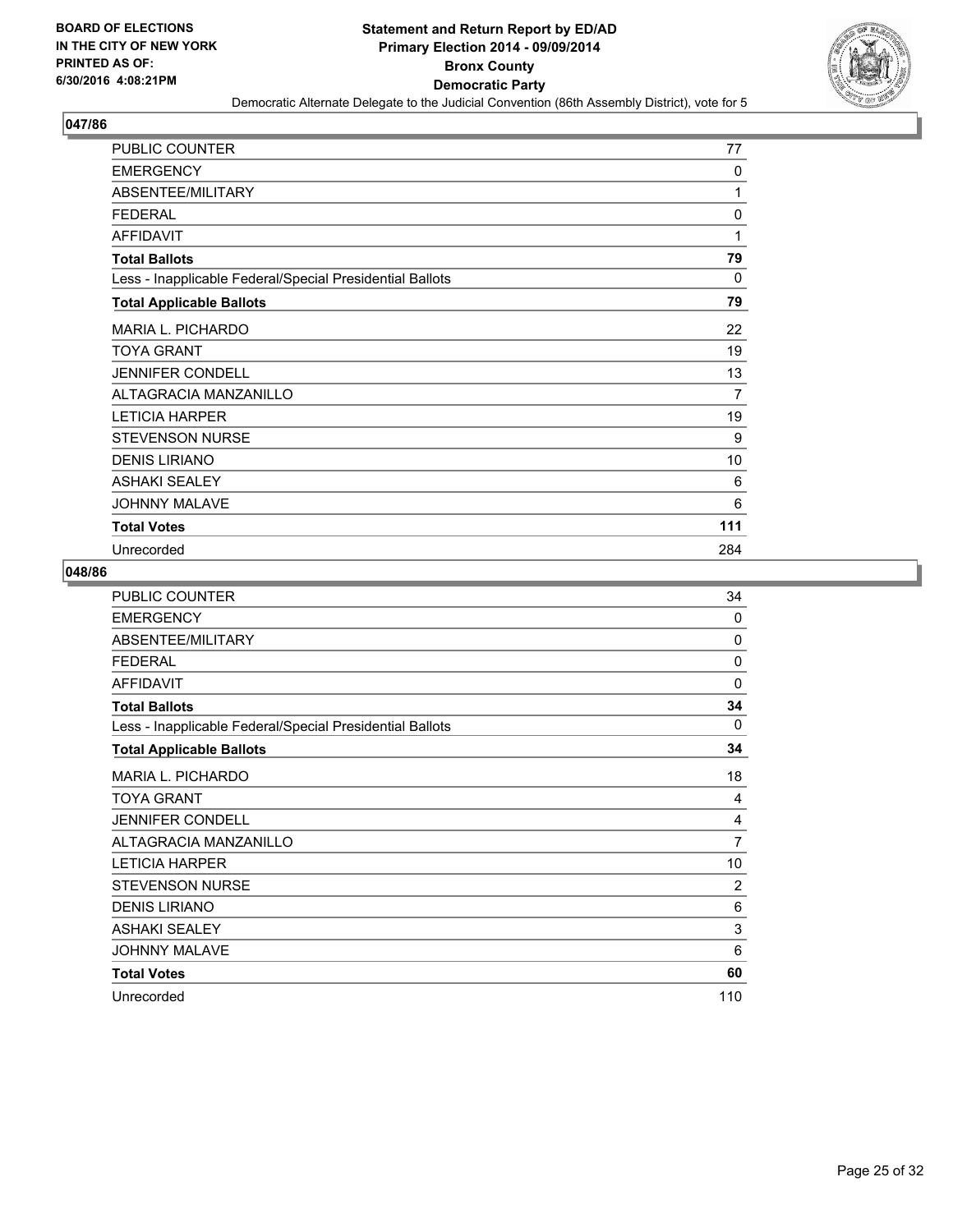![](_page_25_Picture_2.jpeg)

| <b>PUBLIC COUNTER</b>                                    | 55             |
|----------------------------------------------------------|----------------|
| <b>EMERGENCY</b>                                         | 0              |
| <b>ABSENTEE/MILITARY</b>                                 | 3              |
| <b>FEDERAL</b>                                           | $\mathbf 0$    |
| <b>AFFIDAVIT</b>                                         | 1              |
| <b>Total Ballots</b>                                     | 59             |
| Less - Inapplicable Federal/Special Presidential Ballots | $\Omega$       |
| <b>Total Applicable Ballots</b>                          | 59             |
| <b>MARIA L. PICHARDO</b>                                 | 24             |
| <b>TOYA GRANT</b>                                        | 17             |
| <b>JENNIFER CONDELL</b>                                  | 12             |
| <b>ALTAGRACIA MANZANILLO</b>                             | $\overline{7}$ |
| <b>LETICIA HARPER</b>                                    | 17             |
| <b>STEVENSON NURSE</b>                                   | 4              |
| <b>DENIS LIRIANO</b>                                     | 10             |
| <b>ASHAKI SEALEY</b>                                     | 3              |
| <b>JOHNNY MALAVE</b>                                     | 5              |
| <b>Total Votes</b>                                       | 99             |
| Unrecorded                                               | 196            |

| <b>PUBLIC COUNTER</b>                                    | 94           |
|----------------------------------------------------------|--------------|
| <b>EMERGENCY</b>                                         | 0            |
| ABSENTEE/MILITARY                                        | 1            |
| <b>FEDERAL</b>                                           | 0            |
| <b>AFFIDAVIT</b>                                         | $\mathbf{0}$ |
| <b>Total Ballots</b>                                     | 95           |
| Less - Inapplicable Federal/Special Presidential Ballots | $\Omega$     |
| <b>Total Applicable Ballots</b>                          | 95           |
| <b>MARIA L. PICHARDO</b>                                 | 37           |
| <b>TOYA GRANT</b>                                        | 20           |
| <b>JENNIFER CONDELL</b>                                  | 20           |
| <b>ALTAGRACIA MANZANILLO</b>                             | 18           |
| <b>LETICIA HARPER</b>                                    | 25           |
| <b>STEVENSON NURSE</b>                                   | 16           |
| <b>DENIS LIRIANO</b>                                     | 31           |
| <b>ASHAKI SEALEY</b>                                     | 12           |
| <b>JOHNNY MALAVE</b>                                     | 15           |
| UNATTRIBUTABLE WRITE-IN (WRITE-IN)                       | 1            |
| <b>Total Votes</b>                                       | 195          |
| Unrecorded                                               | 280          |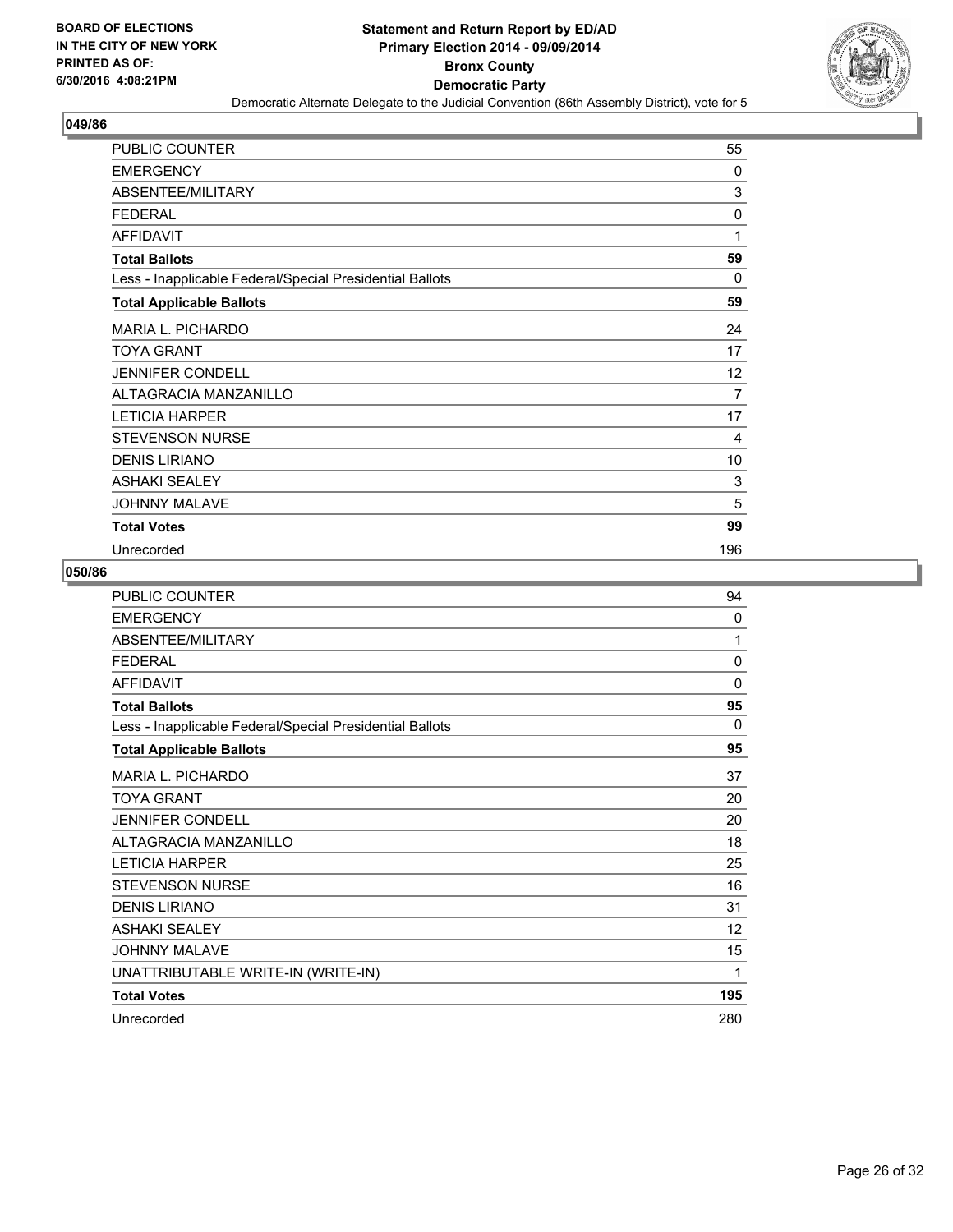![](_page_26_Picture_2.jpeg)

| PUBLIC COUNTER                                           | 35             |
|----------------------------------------------------------|----------------|
| <b>EMERGENCY</b>                                         | 0              |
| ABSENTEE/MILITARY                                        | $\overline{2}$ |
| <b>FEDERAL</b>                                           | 0              |
| <b>AFFIDAVIT</b>                                         | $\mathbf 0$    |
| <b>Total Ballots</b>                                     | 37             |
| Less - Inapplicable Federal/Special Presidential Ballots | $\Omega$       |
| <b>Total Applicable Ballots</b>                          | 37             |
| <b>MARIA L. PICHARDO</b>                                 | 14             |
| <b>TOYA GRANT</b>                                        | $\overline{7}$ |
| <b>JENNIFER CONDELL</b>                                  | 9              |
| ALTAGRACIA MANZANILLO                                    | 5              |
| <b>LETICIA HARPER</b>                                    | 11             |
| <b>STEVENSON NURSE</b>                                   | 3              |
| <b>DENIS LIRIANO</b>                                     | 7              |
| <b>ASHAKI SEALEY</b>                                     | $\overline{2}$ |
| <b>JOHNNY MALAVE</b>                                     | 3              |
| <b>Total Votes</b>                                       | 61             |
| Unrecorded                                               | 124            |

| <b>PUBLIC COUNTER</b>                                    | 86             |
|----------------------------------------------------------|----------------|
| <b>EMERGENCY</b>                                         | $\Omega$       |
| ABSENTEE/MILITARY                                        | $\overline{2}$ |
| <b>FEDERAL</b>                                           | 0              |
| <b>AFFIDAVIT</b>                                         | $\overline{2}$ |
| <b>Total Ballots</b>                                     | 90             |
| Less - Inapplicable Federal/Special Presidential Ballots | 0              |
| <b>Total Applicable Ballots</b>                          | 90             |
| <b>MARIA L. PICHARDO</b>                                 | 35             |
| TOYA GRANT                                               | 13             |
| <b>JENNIFER CONDELL</b>                                  | 20             |
| ALTAGRACIA MANZANILLO                                    | 20             |
| <b>LETICIA HARPER</b>                                    | 21             |
| <b>STEVENSON NURSE</b>                                   | 8              |
| <b>DENIS LIRIANO</b>                                     | 20             |
| <b>ASHAKI SEALEY</b>                                     | 9              |
| <b>JOHNNY MALAVE</b>                                     | 17             |
| <b>Total Votes</b>                                       | 163            |
| Unrecorded                                               | 287            |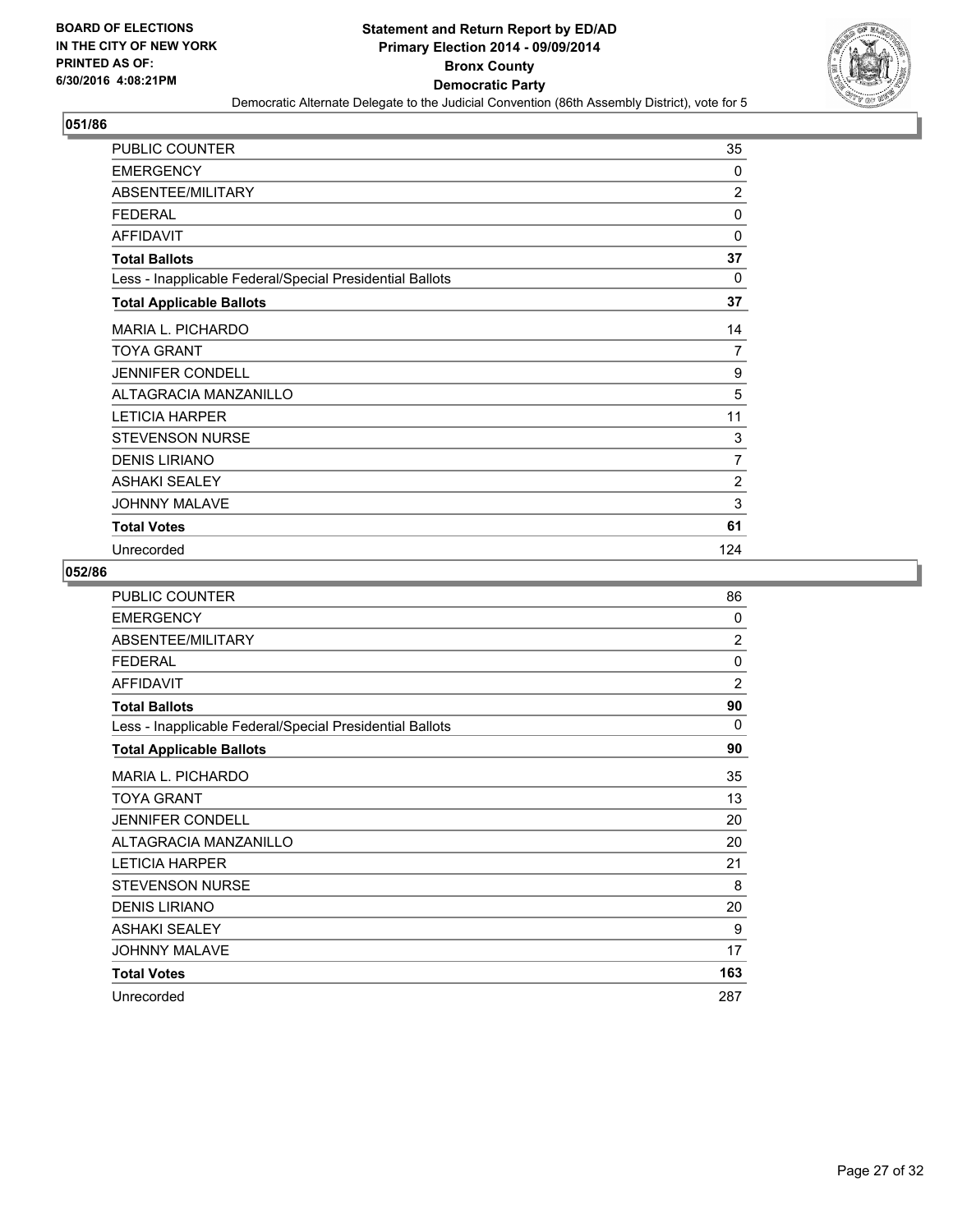![](_page_27_Picture_2.jpeg)

| PUBLIC COUNTER                                           | 59       |
|----------------------------------------------------------|----------|
| <b>EMERGENCY</b>                                         | 0        |
| <b>ABSENTEE/MILITARY</b>                                 | 5        |
| <b>FEDERAL</b>                                           | 0        |
| <b>AFFIDAVIT</b>                                         | 1        |
| <b>Total Ballots</b>                                     | 65       |
| Less - Inapplicable Federal/Special Presidential Ballots | $\Omega$ |
| <b>Total Applicable Ballots</b>                          | 65       |
| <b>MARIA L. PICHARDO</b>                                 | 13       |
| <b>TOYA GRANT</b>                                        | 12       |
| <b>JENNIFER CONDELL</b>                                  | 10       |
| ALTAGRACIA MANZANILLO                                    | 6        |
| <b>LETICIA HARPER</b>                                    | 13       |
| <b>STEVENSON NURSE</b>                                   | 6        |
| <b>DENIS LIRIANO</b>                                     | 7        |
| <b>ASHAKI SEALEY</b>                                     | 4        |
| <b>JOHNNY MALAVE</b>                                     | 5        |
| <b>Total Votes</b>                                       | 76       |
| Unrecorded                                               | 249      |

| <b>PUBLIC COUNTER</b>                                    | 65       |
|----------------------------------------------------------|----------|
| <b>EMERGENCY</b>                                         | $\Omega$ |
| ABSENTEE/MILITARY                                        | 1        |
| <b>FEDERAL</b>                                           | 0        |
| <b>AFFIDAVIT</b>                                         | 1        |
| <b>Total Ballots</b>                                     | 67       |
| Less - Inapplicable Federal/Special Presidential Ballots | 0        |
| <b>Total Applicable Ballots</b>                          | 67       |
| MARIA L. PICHARDO                                        | 14       |
| <b>TOYA GRANT</b>                                        | 15       |
| <b>JENNIFER CONDELL</b>                                  | 11       |
| ALTAGRACIA MANZANILLO                                    | 8        |
| <b>LETICIA HARPER</b>                                    | 20       |
| <b>STEVENSON NURSE</b>                                   | 10       |
| <b>DENIS LIRIANO</b>                                     | 13       |
| <b>ASHAKI SEALEY</b>                                     | 8        |
| <b>JOHNNY MALAVE</b>                                     | 9        |
| <b>Total Votes</b>                                       | 108      |
| Unrecorded                                               | 227      |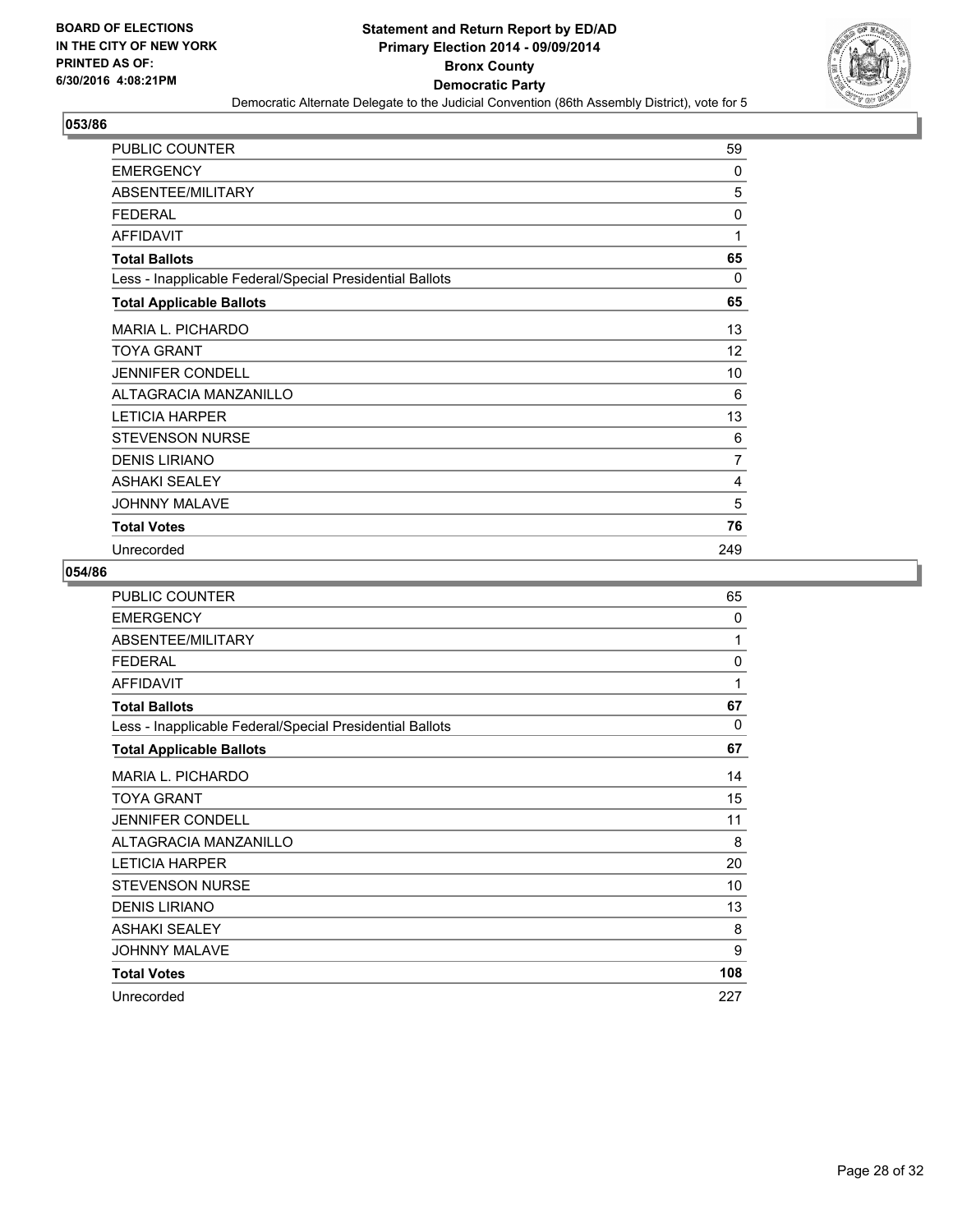![](_page_28_Picture_2.jpeg)

| <b>PUBLIC COUNTER</b>                                    | 79             |
|----------------------------------------------------------|----------------|
| <b>EMERGENCY</b>                                         | 0              |
| <b>ABSENTEE/MILITARY</b>                                 | $\overline{2}$ |
| <b>FEDERAL</b>                                           | 0              |
| <b>AFFIDAVIT</b>                                         | 0              |
| <b>Total Ballots</b>                                     | 81             |
| Less - Inapplicable Federal/Special Presidential Ballots | $\mathbf{0}$   |
| <b>Total Applicable Ballots</b>                          | 81             |
| <b>MARIA L. PICHARDO</b>                                 | 29             |
| <b>TOYA GRANT</b>                                        | 18             |
| <b>JENNIFER CONDELL</b>                                  | 27             |
| <b>ALTAGRACIA MANZANILLO</b>                             | 12             |
| <b>LETICIA HARPER</b>                                    | 23             |
| <b>STEVENSON NURSE</b>                                   | 5              |
| <b>DENIS LIRIANO</b>                                     | 19             |
| <b>ASHAKI SEALEY</b>                                     | 9              |
| <b>JOHNNY MALAVE</b>                                     | 11             |
| <b>Total Votes</b>                                       | 153            |
| Unrecorded                                               | 252            |

| <b>PUBLIC COUNTER</b>                                    | 26           |
|----------------------------------------------------------|--------------|
| <b>EMERGENCY</b>                                         | 0            |
| ABSENTEE/MILITARY                                        | 1            |
| <b>FEDERAL</b>                                           | 0            |
| <b>AFFIDAVIT</b>                                         | $\mathbf{0}$ |
| <b>Total Ballots</b>                                     | 27           |
| Less - Inapplicable Federal/Special Presidential Ballots | $\Omega$     |
| <b>Total Applicable Ballots</b>                          | 27           |
| <b>MARIA L. PICHARDO</b>                                 | 8            |
| <b>TOYA GRANT</b>                                        | 4            |
| <b>JENNIFER CONDELL</b>                                  | 6            |
| ALTAGRACIA MANZANILLO                                    | 8            |
| <b>LETICIA HARPER</b>                                    | 4            |
| <b>STEVENSON NURSE</b>                                   | 2            |
| <b>DENIS LIRIANO</b>                                     | 6            |
| <b>ASHAKI SEALEY</b>                                     | 3            |
| <b>JOHNNY MALAVE</b>                                     | 4            |
| <b>Total Votes</b>                                       | 45           |
| Unrecorded                                               | 90           |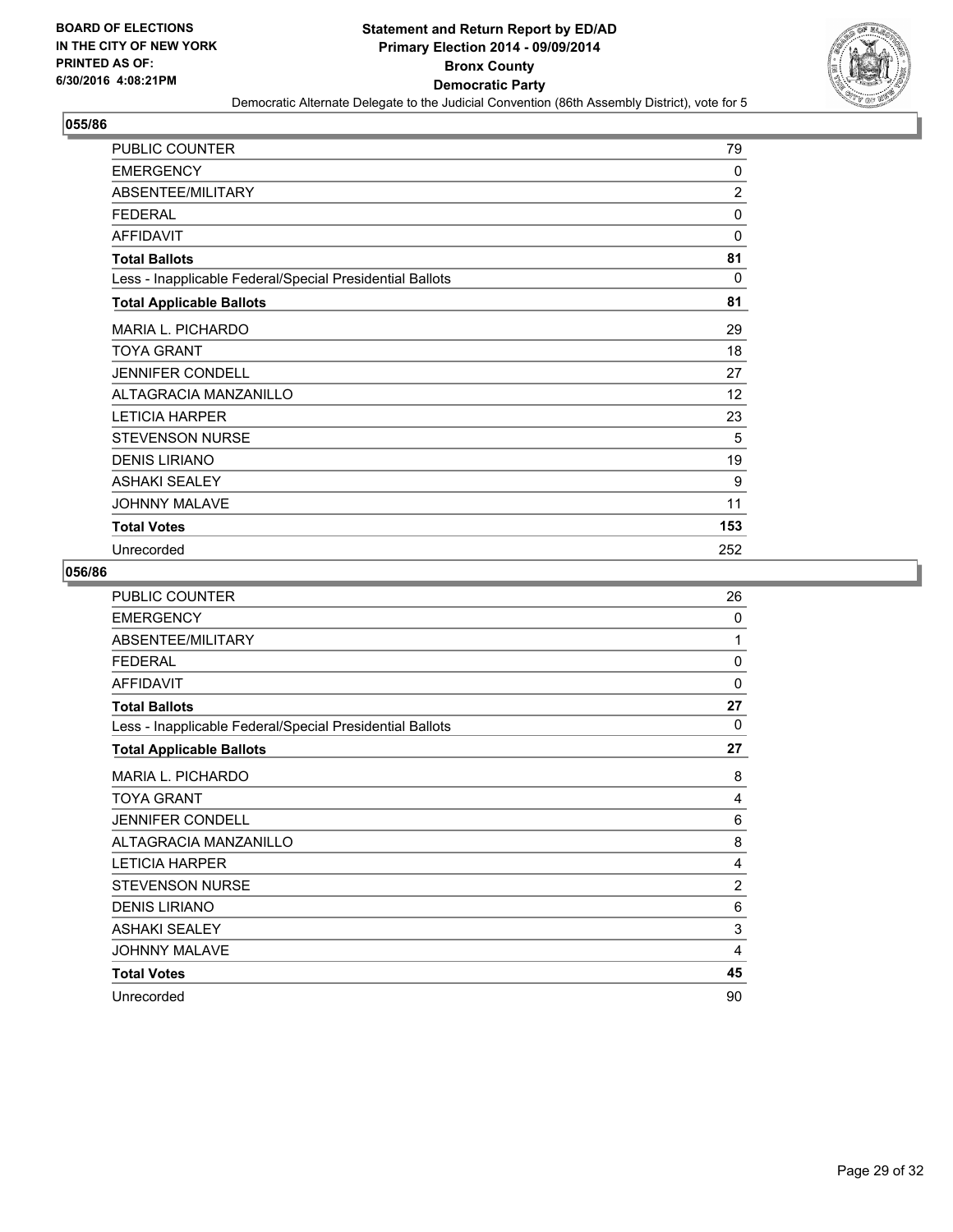![](_page_29_Picture_2.jpeg)

| PUBLIC COUNTER                                           | 54          |
|----------------------------------------------------------|-------------|
| <b>EMERGENCY</b>                                         | 0           |
| ABSENTEE/MILITARY                                        | 1           |
| <b>FEDERAL</b>                                           | 0           |
| <b>AFFIDAVIT</b>                                         | $\mathbf 0$ |
| <b>Total Ballots</b>                                     | 55          |
| Less - Inapplicable Federal/Special Presidential Ballots | $\Omega$    |
| <b>Total Applicable Ballots</b>                          | 55          |
| <b>MARIA L. PICHARDO</b>                                 | 16          |
| TOYA GRANT                                               | 13          |
| <b>JENNIFER CONDELL</b>                                  | 18          |
| ALTAGRACIA MANZANILLO                                    | 10          |
| <b>LETICIA HARPER</b>                                    | 15          |
| <b>STEVENSON NURSE</b>                                   | 12          |
| <b>DENIS LIRIANO</b>                                     | 10          |
| <b>ASHAKI SEALEY</b>                                     | 5           |
| <b>JOHNNY MALAVE</b>                                     | 9           |
| <b>Total Votes</b>                                       | 108         |
| Unrecorded                                               | 167         |

| PUBLIC COUNTER                                           | 24             |
|----------------------------------------------------------|----------------|
| <b>EMERGENCY</b>                                         | $\mathbf{0}$   |
| ABSENTEE/MILITARY                                        | 1              |
| <b>FEDERAL</b>                                           | 0              |
| <b>AFFIDAVIT</b>                                         | $\overline{2}$ |
| <b>Total Ballots</b>                                     | 27             |
| Less - Inapplicable Federal/Special Presidential Ballots | 0              |
| <b>Total Applicable Ballots</b>                          | 27             |
| MARIA L. PICHARDO                                        | 3              |
| <b>TOYA GRANT</b>                                        | 3              |
| <b>JENNIFER CONDELL</b>                                  | $\mathbf{0}$   |
| ALTAGRACIA MANZANILLO                                    | $\overline{7}$ |
| <b>LETICIA HARPER</b>                                    | 4              |
| <b>STEVENSON NURSE</b>                                   | 4              |
| <b>DENIS LIRIANO</b>                                     | 6              |
| <b>ASHAKI SEALEY</b>                                     | 3              |
| <b>JOHNNY MALAVE</b>                                     | 4              |
| <b>Total Votes</b>                                       | 34             |
| Unrecorded                                               | 101            |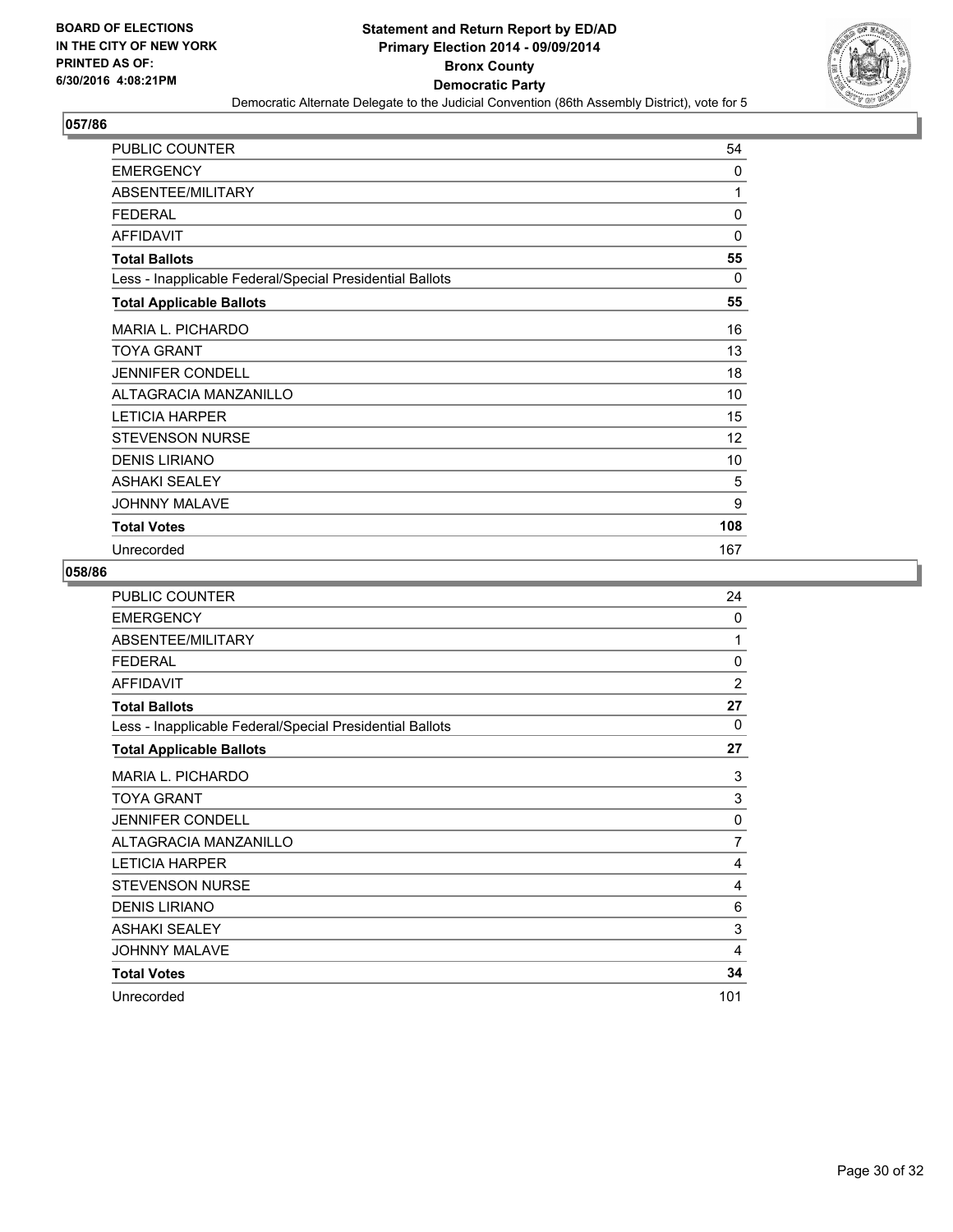![](_page_30_Picture_2.jpeg)

| <b>PUBLIC COUNTER</b>                                    | 17             |
|----------------------------------------------------------|----------------|
| <b>EMERGENCY</b>                                         | 0              |
| ABSENTEE/MILITARY                                        | $\Omega$       |
| <b>FFDFRAL</b>                                           | $\Omega$       |
| <b>AFFIDAVIT</b>                                         | $\mathbf{0}$   |
| <b>Total Ballots</b>                                     | 17             |
| Less - Inapplicable Federal/Special Presidential Ballots | $\mathbf{0}$   |
| <b>Total Applicable Ballots</b>                          | 17             |
| <b>MARIA L. PICHARDO</b>                                 | 10             |
| <b>TOYA GRANT</b>                                        | 1              |
| <b>JENNIFER CONDELL</b>                                  | $\overline{2}$ |
| ALTAGRACIA MANZANILLO                                    | 1              |
| <b>LETICIA HARPER</b>                                    | 4              |
| <b>STEVENSON NURSE</b>                                   | $\overline{2}$ |
| <b>DENIS LIRIANO</b>                                     | 6              |
| <b>ASHAKI SEALEY</b>                                     | 2              |
| <b>JOHNNY MALAVE</b>                                     | 2              |
| <b>Total Votes</b>                                       | 30             |
| Unrecorded                                               | 55             |
| 060/86 COMBINED into: 038/86                             |                |